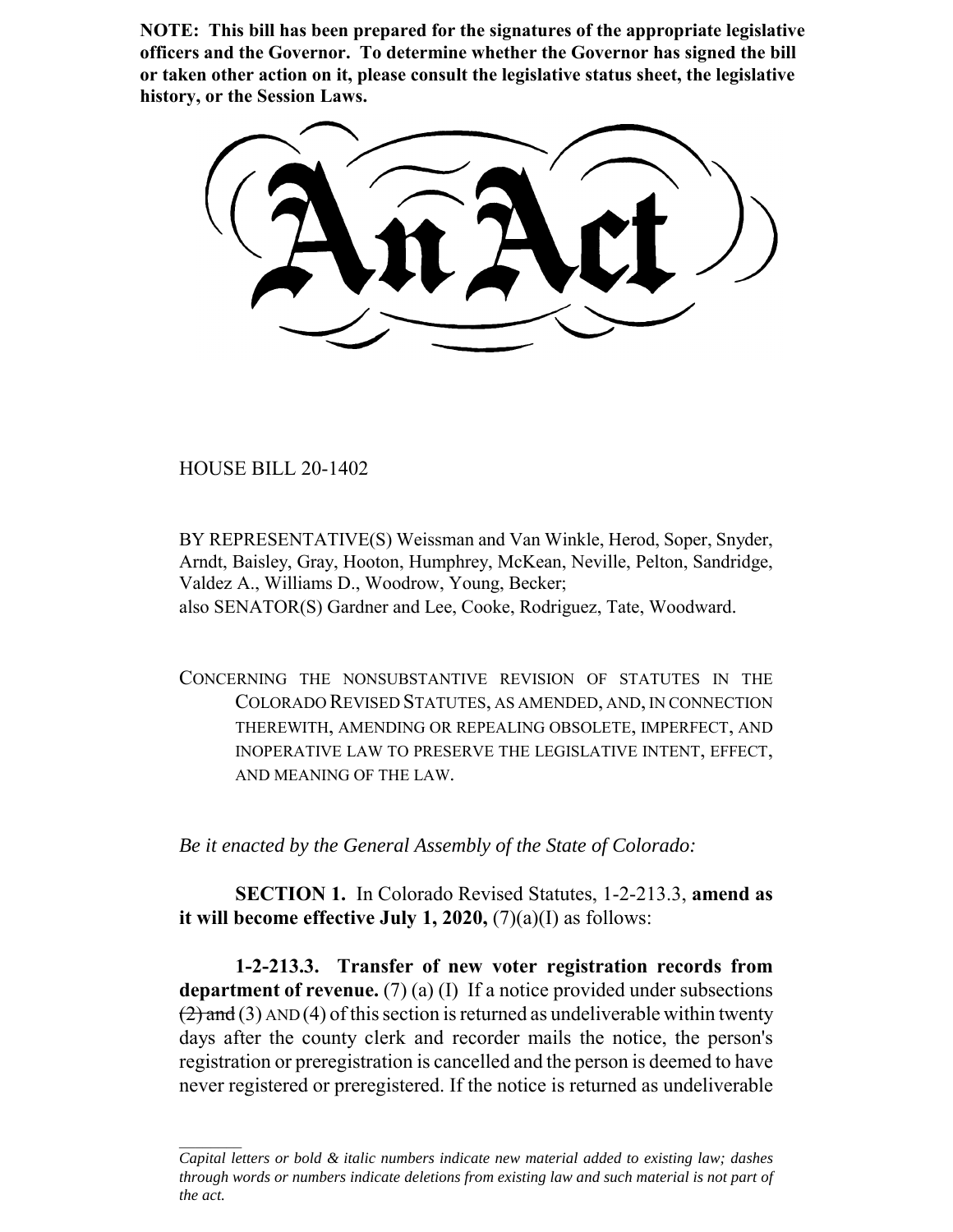after twenty days after the county clerk and recorder mails the notice, the person's registration or preregistration is marked inactive.

**SECTION 2.** In Colorado Revised Statutes, 5-16-105, **amend** (3)(c) as follows:

**5-16-105. Communication in connection with debt collection**  definition. (3) (c) In its initial written communication to a consumer, a collection agency shall include the following statement: "FOR INFORMATION ABOUT THE COLORADO FAIR DEBT COLLECTION PRACTICES ACT, SEE WWW.AGO.STATE.CO.US/CADC/CADCMAIN.CFM. HTTPS://COAG.GOV/OFFICE-SECTIONS/CONSUMER-PROTECTI ON/CONSUMER-CREDIT-UNIT/COLLECTION-AGENCY-REGULA TION/." If the website address is changed, the notification shall be corrected to contain the correct address. If the notification is placed on the back of the written communication, there shall be a statement on the front notifying the consumer of such fact.

**SECTION 3.** In Colorado Revised Statutes, 6-1-1202, **amend** (5) as follows:

**6-1-1202. Definitions.** As used in this part 12, unless the context otherwise requires:

(5) "Delivery period" means the time when a shared car is being delivered to the location of the car sharing start time, as documented by the governing car sharing agreement.

**SECTION 4.** In Colorado Revised Statutes, 6-1-1203, **amend** (8)(a) as follows:

**6-1-1203. Insurance coverage during car sharing period.** (8) This section does not:

(a) Limit the liability of the car sharing program for an act or omission of the car sharing program that results in bodily injury to any person as a result of the use of a shared vehicle CAR through a car sharing program; or

PAGE 2-HOUSE BILL 20-1402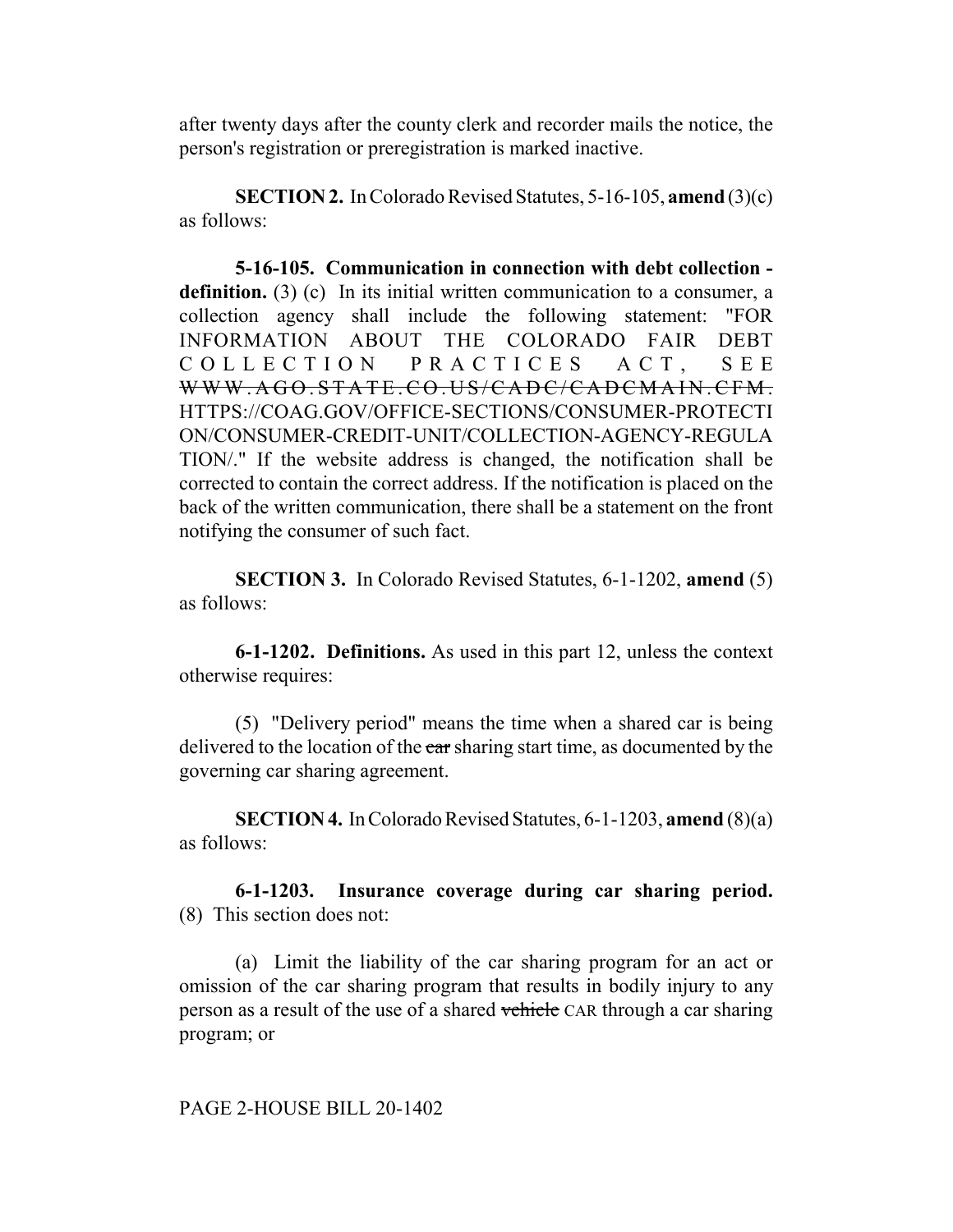**SECTION 5.** In Colorado Revised Statutes, 6-1-1205, **amend** (2) introductory portion as follows:

**6-1-1205. Liability - exclusions for personal automobile liability insurance policy - indemnification.** (2) An automobile insurer of the shared car owner that defends or indemnifies a shared car claim has the right to contribution against the insurer of the shared car CAR SHARING program if the claim is:

**SECTION 6.** In Colorado Revised Statutes, 6-1-1211, **amend** (1) introductory portion as follows:

**6-1-1211. Driver's license verification and data retention.** (1) A car sharing program shall not enter into a car sharing agreement with a car sharing SHARED CAR driver unless the driver:

**SECTION 7.** In Colorado Revised Statutes, 7-90-203.8, **amend as it will become effective July 1, 2020,** (1)(c) as follows:

**7-90-203.8. Statement of owner's interest exchange.** (1) After a plan of exchange is approved pursuant to section 7-90-203.4, the acquiring entity shall deliver to the secretary of state, for filing pursuant to part 3 of this article 90, a statement of owner's interest exchange stating:

(c) A statement that the acquiring entity acquires shares OWNER'S INTEREST of the other entity or entities.

**SECTION 8.** In Colorado Revised Statutes, 7-108-501, **amend as it will become effective July 1, 2020,** (1)(a)(IV) as follows:

**7-108-501. Conflicting interest transaction - definition.**  $(1)$  (a) As used in this section, "conflicting interest transaction" means, with respect to a director of the corporation, any of the following:

(IV) The director's taking a corporate opportunity, except to the extent permitted pursuant to a provision of the articles of incorporation adopted under section  $7 - 102 - 102$  (2)(d)  $7 - 102 - 102$  (2)(e).

**SECTION 9.** In Colorado Revised Statutes, 8-14.3-202, **amend** (2) as follows:

PAGE 3-HOUSE BILL 20-1402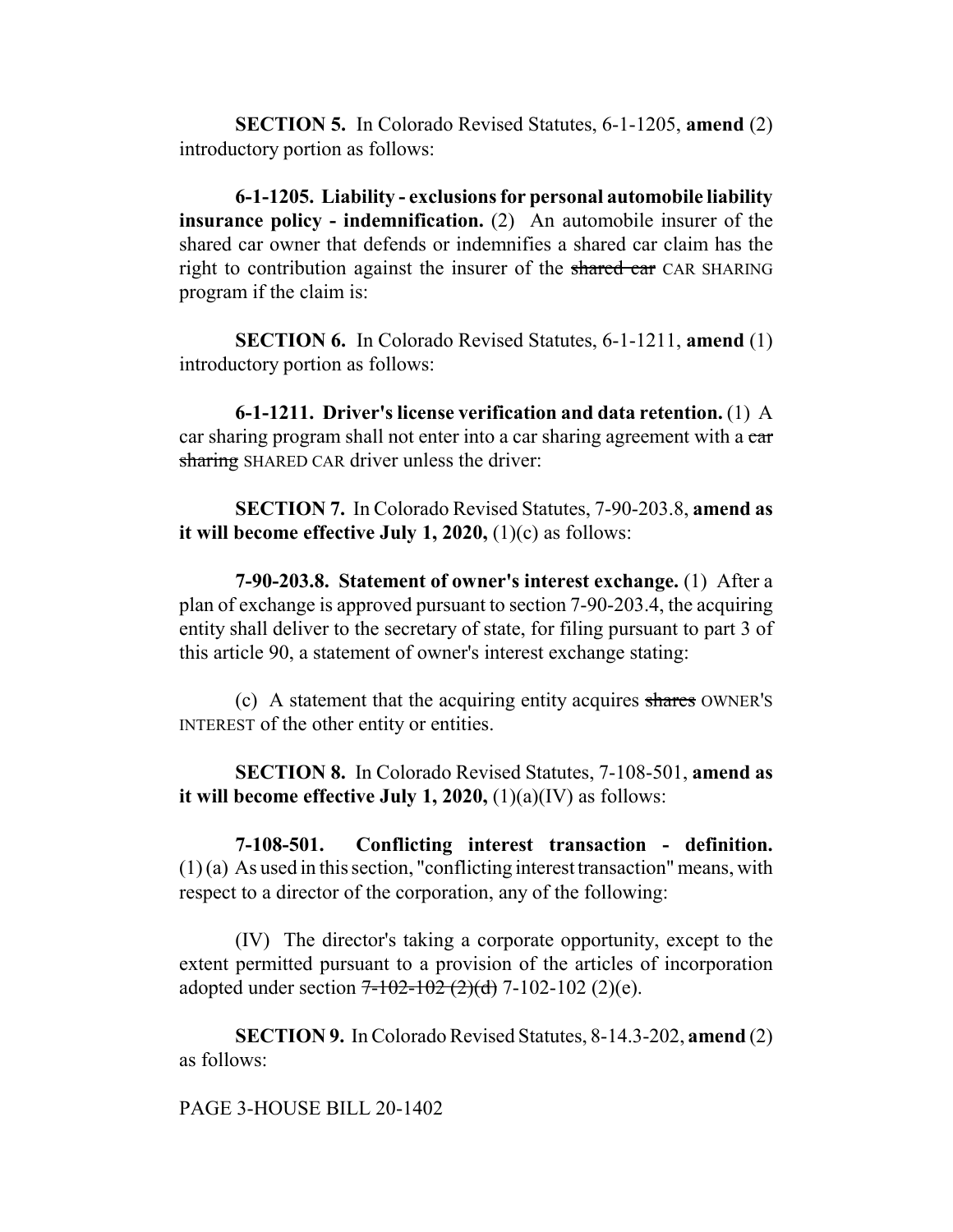**8-14.3-202. Definitions.** As used in this part 2, unless the context otherwise requires:

(2) "Apprenticeship" means an apprenticeship training program registered with the United States department of labor, office of apprenticeship. training.

**SECTION 10.** In Colorado Revised Statutes, 10-3-503, **amend**  $(1)(g)$  as follows:

**10-3-503. Persons covered.** (1) The proceedings authorized by this part 5 may be applied to:

(g) All health care plans subject to the "Prepaid Dental Care Plan" Law of Colorado", article 16.5 of this title, or the "Colorado Health Maintenance Organization Act", article 17 of this title PARTS 1, 4, AND 5 OF ARTICLE 16 OF THIS TITLE; and

**SECTION 11.** In Colorado Revised Statutes, 10-3-903, **amend**  $(2)(h)$  as follows:

**10-3-903. Definition of transacting insurance business.** (2) This section does not apply to:

(h) Transactions in this state involving group sickness and accident or blanket sickness and accident insurance where the master policy was lawfully issued and delivered to a single employer in another state in which the company was authorized to do an insurance business, when a master policy which covers residents of this state includes mammography benefits at a level at least as comprehensive as those required by section  $10-16-104$  $(18)(b)(\text{HH})$  10-16-104 (18)(b.5);

**SECTION 12.** In Colorado Revised Statutes, 10-4-614, **amend** (2) as follows:

**10-4-614. Inflatable restraint systems - replacement verification of claims.** (2) For the purposes of this section, "inflatable restraint system" has the same meaning as is set forth in 49 CFR 507.208 S4.1.5.1 (b) 49 CFR 571.208 S4.1.5.1 (b).

#### PAGE 4-HOUSE BILL 20-1402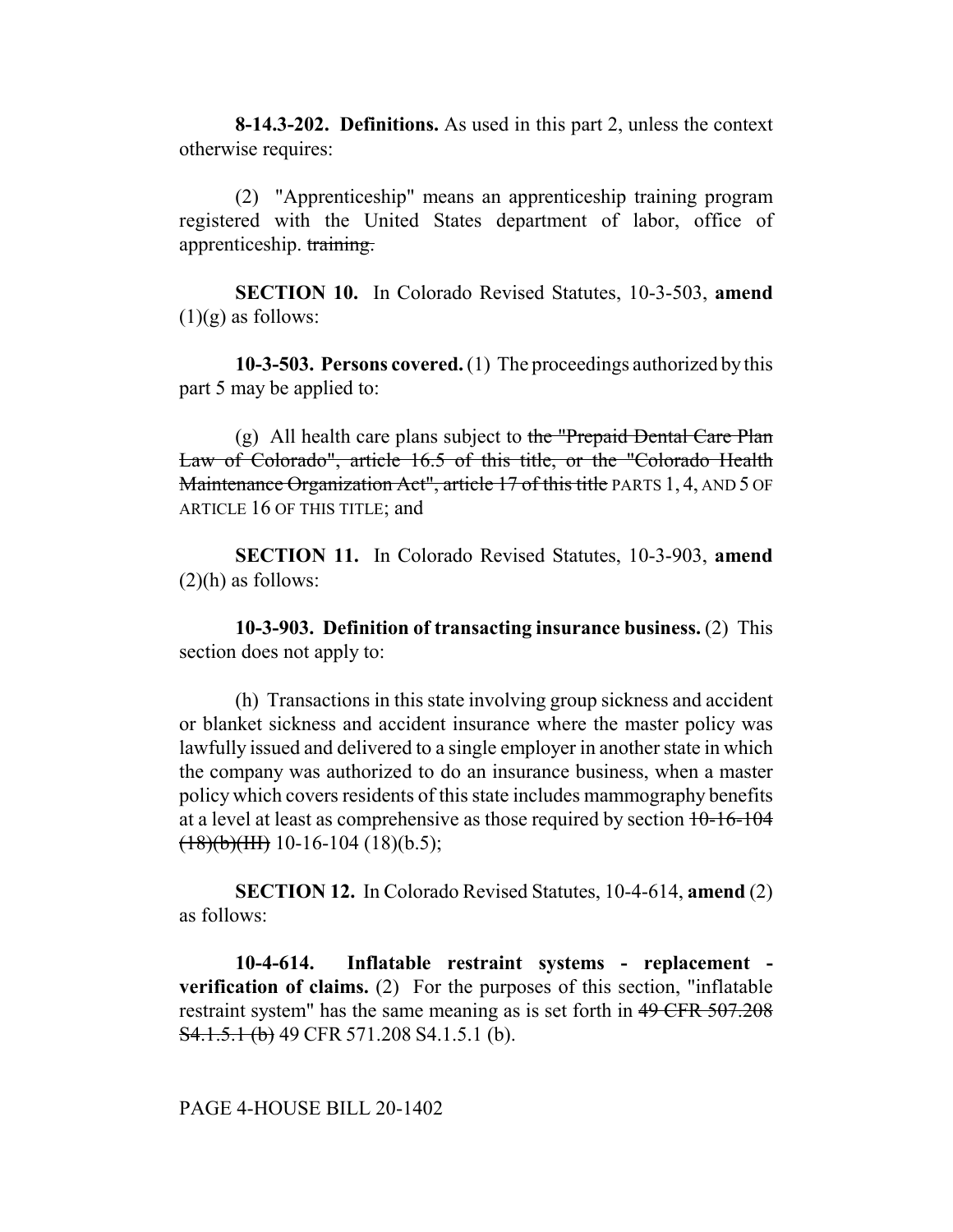**SECTION 13.** In Colorado Revised Statutes, 10-4-1201, **amend**  $(6)(a)$  as follows:

**10-4-1201. Definitions.** As used in this part 12, unless the context otherwise requires:

(6) "Insurer" or "licensed insurer" means any person, firm, association, or corporation duly licensed to transact a property and casualty insurance business in this state. The following are not licensed insurers for the purposes of this part 12, and this list is not exclusive:

(a) All risk retention groups as defined in the "Superfund Amendments Reauthorization Act of 1986", Pub.L. 99-499, 100 Stat. 1613 (1986), the "Risk Retention Act" "LIABILITY RISK RETENTION ACT OF 1986", 15 U.S.C. secs. SEC. 3901 et seq., and the "Model Risk Retention Act", part 14 of article 3 of this title;

**SECTION 14.** In Colorado Revised Statutes, 10-7-802, **amend as it will become effective July 1, 2020,** (5)(a)(I) as follows:

**10-7-802. Definitions.** As used in this part 8, unless the context otherwise requires:

(5) "Policy" means any policy or certificate of life insurance that provides a death benefit. The term does not include:

(a) A policy or certificate of life insurance that provides a death benefit under an employee benefit plan:

(I) Subject to the federal "Employee RETIREMENT Income Security Act of 1974", 29 U.S.C. sec. 1002 SEC. 1001 ET SEQ., as amended; or

**SECTION 15.** In Colorado Revised Statutes, 10-11-124, **amend**  $(1)(c)$  as follows:

**10-11-124. Affiliated business arrangements - rules investigative information shared with division of real estate.** (1) (c) Neither a title insurance company nor a title insurance agent shall require the use of an affiliated business arrangement or a particular settlement producer as a condition of obtaining title insurance services from

PAGE 5-HOUSE BILL 20-1402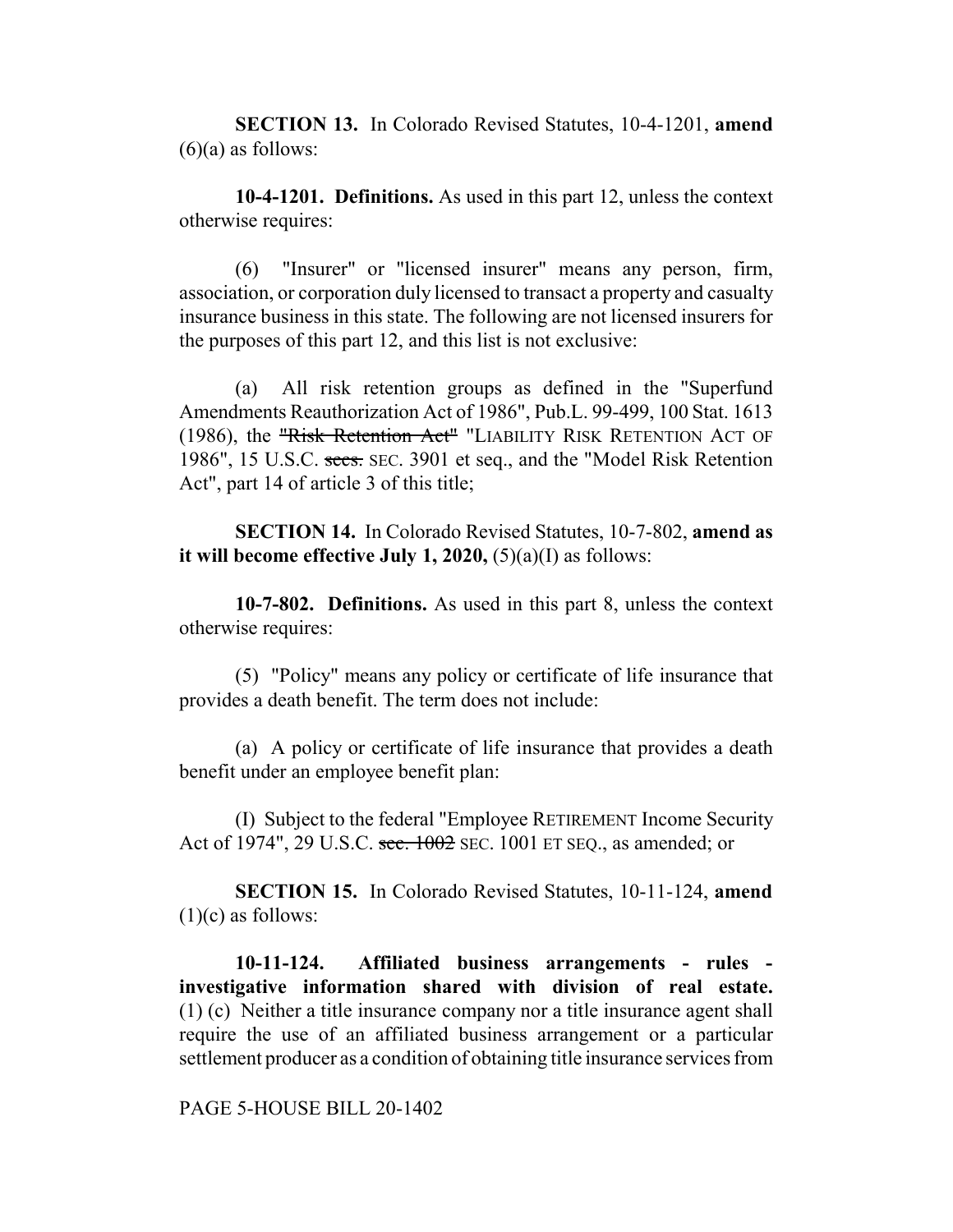the company or agent. For the purposes of this paragraph (c), "require the use" shall have the same meaning as "required use" in  $24$  CAR  $3500.2$  (b) 12 CAR 1024.2.

**SECTION 16.** In Colorado Revised Statutes, 10-16-102, **amend**  $(22)(a)$  and  $(29)$  as follows:

**10-16-102. Definitions.** As used in this article 16, unless the context otherwise requires:

(22) (a) "Essential health benefits" has the same meaning as set forth in section 1302 (b) of the federal "Patient Protection and Affordable Care Act", of 2010", as amended, Pub.L. 111-148;

(29) "Federal law" includes the federal "Patient Protection and Affordable Care Act", of 2010", Pub.L. 111-148, as amended by the federal "Health Care and Education Reconciliation Act of 2010", Pub.L. 111-152, and as may be further amended, also referred to in this article as the "ACT"; the federal "Public Health Service Act", as amended, 42 U.S.C. sec. 201 et seq., also referred to in this article as "PHA"; the federal "Health Insurance Portability and Accountability Act of 1996", as amended, Pub.L. 104-191, also referred to in this article as "HIPPA"; the federal "Employee Retirement Income Security Act of 1974", as amended, 29 U.S.C. sec. 1001 et seq., also referred to in this article as "EISA"; and any federal regulation implementing these federal acts.

**SECTION 17.** In Colorado Revised Statutes, 10-16-1009, **amend**  $(1)(k)$  as follows:

**10-16-1009. Powers, duties, and responsibilities of cooperatives.** (1) Each cooperative organized pursuant to this part 10 shall:

(k) Maintain a trust account or accounts for the deposit of premium moneys collected pursuant to paragraph  $(d)$  of subsection  $(3)$  SUBSECTION (3)(e) of this section, to be paid to carriers or licensed provider networks or licensed individual providers for coverage offered through the cooperative. A cooperative shall have a fiduciary duty with respect to premium moneys collected for carriers and licensed provider networks offered through the cooperative.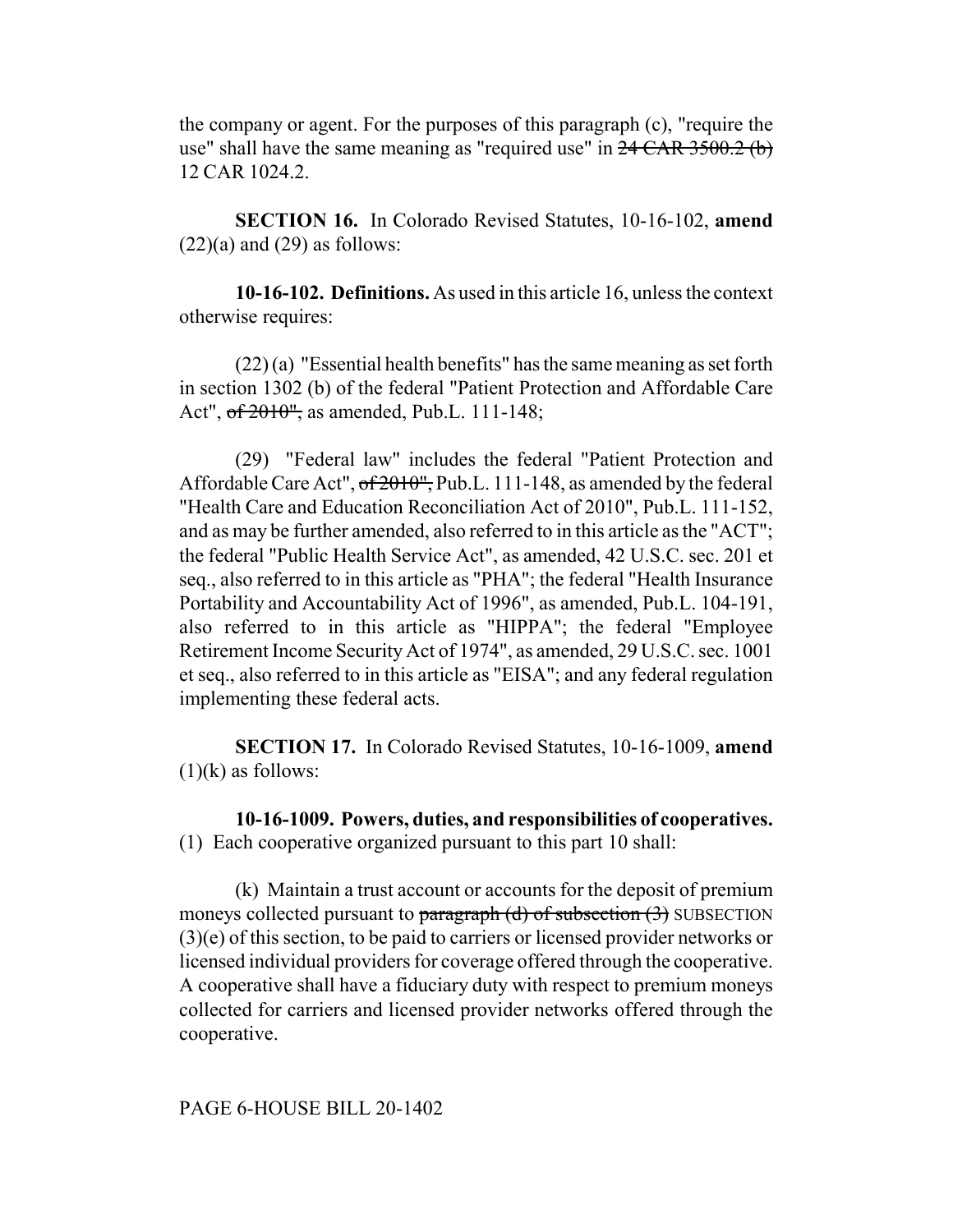**SECTION 18.** In Colorado Revised Statutes, 11-41-114, **amend**  $(1)(k)$  as follows:

**11-41-114. How funds invested.** (1) Any savings and loan association may invest any portion of its funds in any of the following:

(k) Loans as to which the association has the benefit of any guaranty under Title IV of the "Housing and Urban Development Act of 1968", as amended, or under part B of the "Urban Growth and New Community Development Act of 1970" "NATIONAL URBAN POLICY AND NEW COMMUNITY DEVELOPMENT ACT OF 1970", as amended, or under section 802 of the "Housing and Community Development Act of 1974", as amended, or of a commitment or agreement therefor;

**SECTION 19.** In Colorado Revised Statutes, 12-30-102, **amend**  $(4)$ (f) as follows:

**12-30-102. Medical transparency act of 2010 - disclosure of information about health care licensees - fines - rules - short title legislative declaration - review of functions - repeal.** (4) When applying for a new license, certification, or registration or to renew, reinstate, or reactivate a license, certification, or registration in this state, each applicant shall provide the following information to the director, in a form and manner determined by the director, as applicable to each profession:

(f) Any involuntary surrender of the applicant's United States FEDERAL drug enforcement administration registration. The applicant shall provide a copy of the order requiring the surrender of the registration to the director at the time the application is made.

**SECTION 20.** In Colorado Revised Statutes, 12-240-107, **amend**  $(3)(s)(II)$  as follows:

**12-240-107. Practice of medicine defined - exemptions from licensing requirements - unauthorized practice by physician assistants and anesthesiologist assistants - penalties - definitions - rules - repeal.** (3) A person may engage in, and shall not be required to obtain a license or a physician training license under this article 240 with respect to, any of the following acts: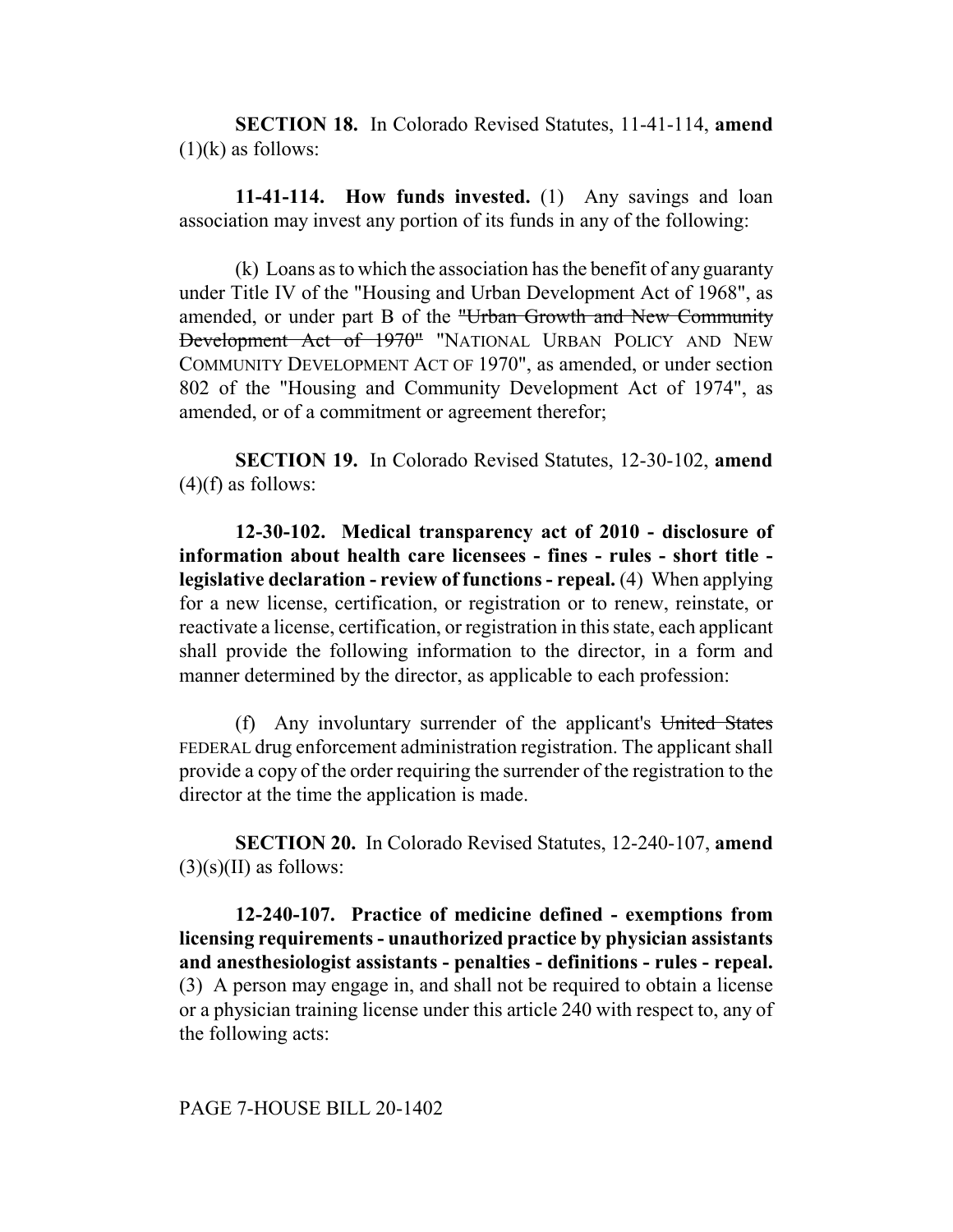(s) (II) On or after July 1, 2010, a physician who serves as a preceptor or mentor to an advanced practice nurse pursuant to sections 12-240-108 and 12-255-112 (4) shall have a license in good standing without disciplinary sanctions to practice medicine in Colorado and an unrestricted registration by the FEDERAL drug enforcement administration for the same schedules as the collaborating advanced practice nurse.

**SECTION 21.** In Colorado Revised Statutes, 12-240-108, **amend**  $(1)(a)(II)$  as follows:

**12-240-108. Collaboration with advanced practice nurses with prescriptive authority - mentorships.** (1) (a) A physician licensed pursuant to this article 240 may, and is encouraged to, serve as a mentor to an advanced practice nurse who is applying for prescriptive authority pursuant to section 12-255-112 (4). A physician who serves as a mentor to an advanced practice nurse seeking prescriptive authority shall:

(II) Have a license in good standing without disciplinary sanctions to practice medicine in Colorado and an unrestricted registration by the FEDERAL drug enforcement administration for the same schedules as the advanced practice nurse.

**SECTION 22.** In Colorado Revised Statutes, 12-280-103, **amend** (7) as follows:

**12-280-103. Definitions - rules.** As used in this article 280, unless the context otherwise requires or the term is otherwise defined in another part of this article 280:

(7) "Bureau" means the FEDERAL drug enforcement administration, or its successor agency. of the United States department of justice.

**SECTION 23.** In Colorado Revised Statutes, 13-4-102, **repeal**  $(2)(m.5)$  as follows:

**13-4-102. Jurisdiction.** (2) The court of appeals has initial jurisdiction to:

(m.5) Review final decisions or orders of the director of the division of real estate, as provided in part 10 of article 61 of title 12, C.R.S.;

PAGE 8-HOUSE BILL 20-1402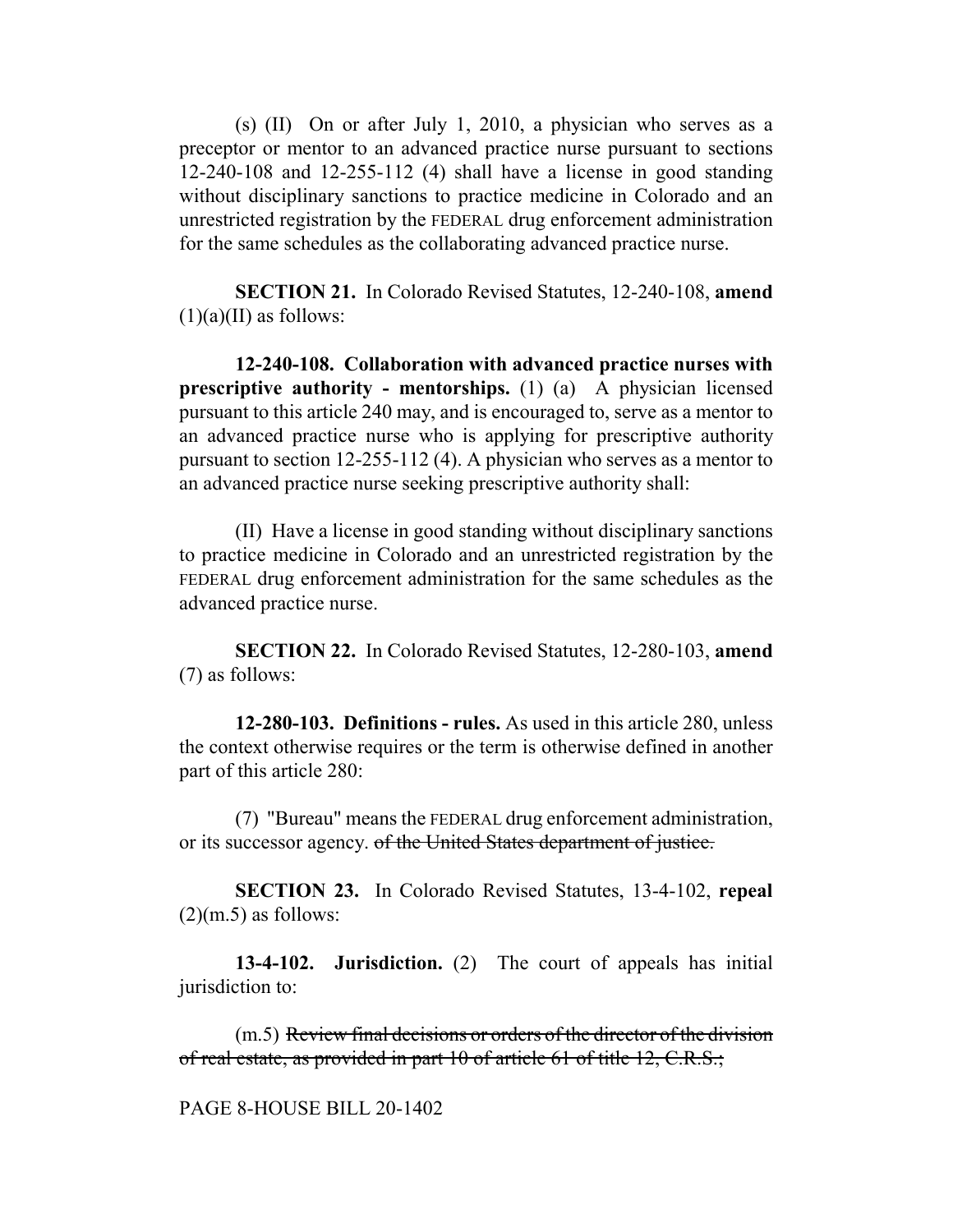**SECTION 24.** In Colorado Revised Statutes, 14-14-102, **amend** (9) as follows:

**14-14-102. Definitions.** As used in this article 14, unless the context otherwise requires:

(9) "Wages" means income to an obligor in any form, including, but not limited to, actual gross income; compensation paid or payable for personal services, whether denominated as wages; earnings from an employer; salaries; payment to an independent contractor for labor or services; commissions; tips declared by the individual for purposes of reporting to the federal internal revenue service or tips imputed to bring the employee's gross earnings to the minimum wage for the number of hours worked, whichever is greater; rents; bonuses; severance pay; retirement benefits and pensions, including, but not limited to, those paid pursuant to articles 51, 54, 54.5, AND 54.6 and  $\frac{54.7}{ }$  of title 24, C.R.S., and article 30 of title 31; C.R.S.; workers' compensation benefits; social security benefits, including social security benefits actually received by a parent as a result of the disability of that parent or as the result of the death of the minor child's stepparent, but not including social security benefits received by a minor child or on behalf of a minor child as a result of the death or disability of a stepparent of the child; disability benefits; dividends; royalties; trust account distributions; any moneys drawn by a self-employed individual for personal use; funds held in or payable from any health, accident, disability, or casualty insurance to the extent that such insurance replaces wages or provides income in lieu of wages; monetary gifts; monetary prizes, excluding lottery winnings not required by the rules of the Colorado lottery commission to be paid only at the lottery office; taxable distributions from general partnerships, limited partnerships, closely held corporations, or limited liability companies; interest; trust income; annuities; payments received from a third party to cover the health care cost of the child but which payments have not been applied to cover the child's health care costs; state tax refunds; and capital gains. "Wages", for the purposes of child support enforcement, may also include unemployment compensation benefits, but only subject to the provisions and requirements of section  $8-73-102$  (5). C.R.S.

**SECTION 25.** In Colorado Revised Statutes, 16-8.5-101, **amend**  $(19)(c)$  as follows: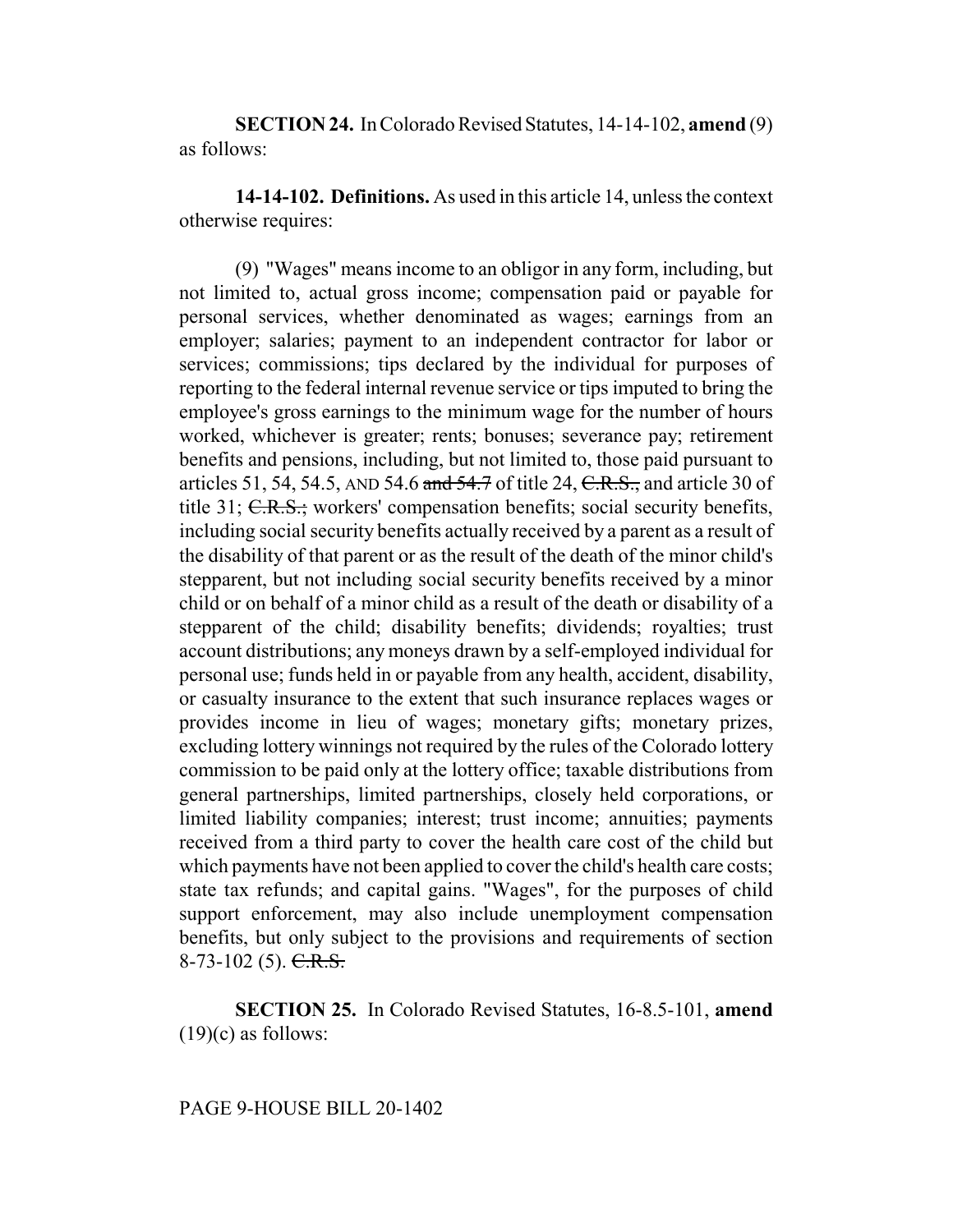**16-8.5-101. Definitions.** As used in this article 8.5, unless the context otherwise requires:

(19) "Tier 1" means a defendant:

(c) FOR WHOM, as a result of the determination made pursuant to subsection (19)(b) of this section, delaying inpatient hospitalization beyond seven days would cause harm to the defendant or others.

**SECTION 26.** In Colorado Revised Statutes, 16-8.5-116, **amend** (12) as follows:

**16-8.5-116. Certification - reviews - termination of proceedings - rules.** (12) If charges against a defendant are dismissed pursuant to this section, such charges are not eligible for sealing pursuant to section 24-72-702.5 24-72-705.

**SECTION 27.** In Colorado Revised Statutes, 16-10-404, **amend**  $(1)(b)$  as follows:

**16-10-404. Use of a court facility dog - definitions.** (1) As used in this section, unless the context otherwise requires:

(b) "Criminal proceeding" or "criminal proceedings" has the same meaning as set forth in section  $16-8.5-101$  (7) 16-8.5-101 (8).

**SECTION 28.** In Colorado Revised Statutes, 17-18-127, **add** (2) as follows:

**17-18-127. Appropriation to comply with section 2-2-703 - SB 19-172 - repeal.** (2) THIS SECTION IS REPEALED, EFFECTIVE JULY 1, 2022.

**SECTION 29.** In Colorado Revised Statutes, 17-22.5-302, **amend**  $(1.5)(a)$  as follows:

**17-22.5-302. Earned time.** (1.5) (a) In addition to the thirty days of earned time authorized in subsection (1) of this section, an inmate who makes positive progress, in accordance with performance standards, goals, and objectives established by the department, in the correctional education program established pursuant to section 17-32-105, shall receive earned

PAGE 10-HOUSE BILL 20-1402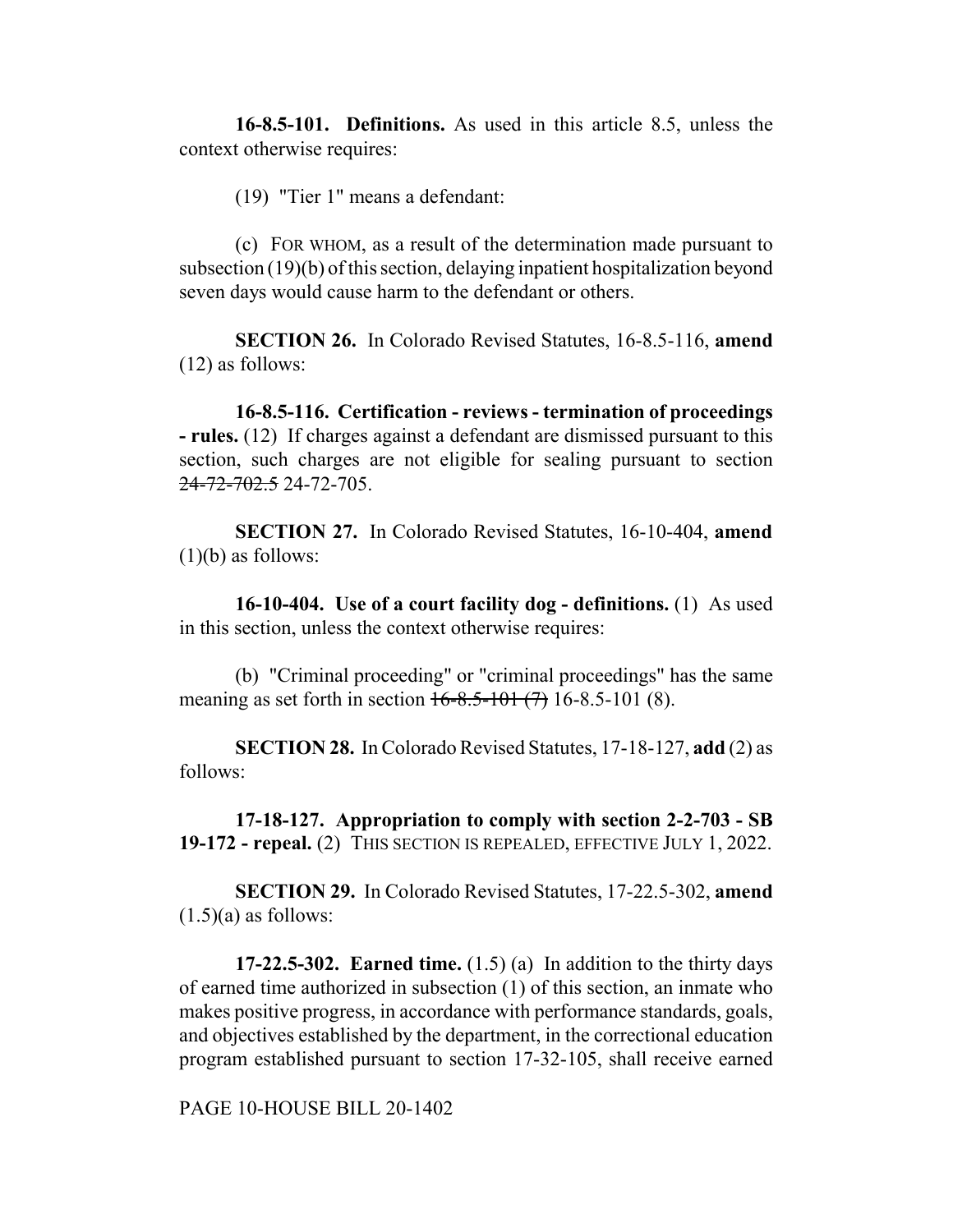time pursuant to section 17-22.5-405; except that, if, upon review of the inmate's performance record, the inmate has failed to satisfactorily perform in the literacy corrections or correctional education program, any earned time received pursuant to this paragraph (a) may be withdrawn as provided in subsection (4) of this section. For purposes of this paragraph (a), "positive progress", at a minimum, means that the person is attentive, responsive, and cooperative during the course of instruction and satisfactorily completes required work assignments equivalent to the courses and hours necessary for advancement at a rate of one grade level per calendar year in the school district where such inmate was last enrolled.

**SECTION 30.** In Colorado Revised Statutes, 17-22.5-405, **amend**  $(1)(g)$  as follows:

**17-22.5-405. Earned time - earned release time - achievement earned time - definition.** (1) Earned time, not to exceed ten days for each month of incarceration or parole, may be deducted from the inmate's sentence upon a demonstration to the department by the inmate, which is certified by the inmate's case manager or community parole officer, that he or she has made consistent progress in the following categories as required by the department of corrections:

(g) The inmate has made positive progress, in accordance with performance standards established by the department, in the literacy corrections program or the correctional education program established pursuant to article 32 of this title.

**SECTION 31.** In Colorado Revised Statutes, 17-26-118, **amend**  $(3)(i)$  as follows:

**17-26-118. Criminal justice data collection - definitions - repeal.** (3) The keeper of each jail facility shall keep and maintain a daily record of the following data:

(i) The number of confined inmates awaiting a competency evaluation, as defined in section  $16-8.5-101$  (1)  $16-8.5-101$  (2); a competency hearing, as defined in section  $16-8.5-101(3)$  16-8.5-101 (4); or a restoration hearing, as defined in section  $16-8.5-101(13)$  16-8.5-101 (17);

**SECTION 32.** In Colorado Revised Statutes, 19-1-102, **amend**

PAGE 11-HOUSE BILL 20-1402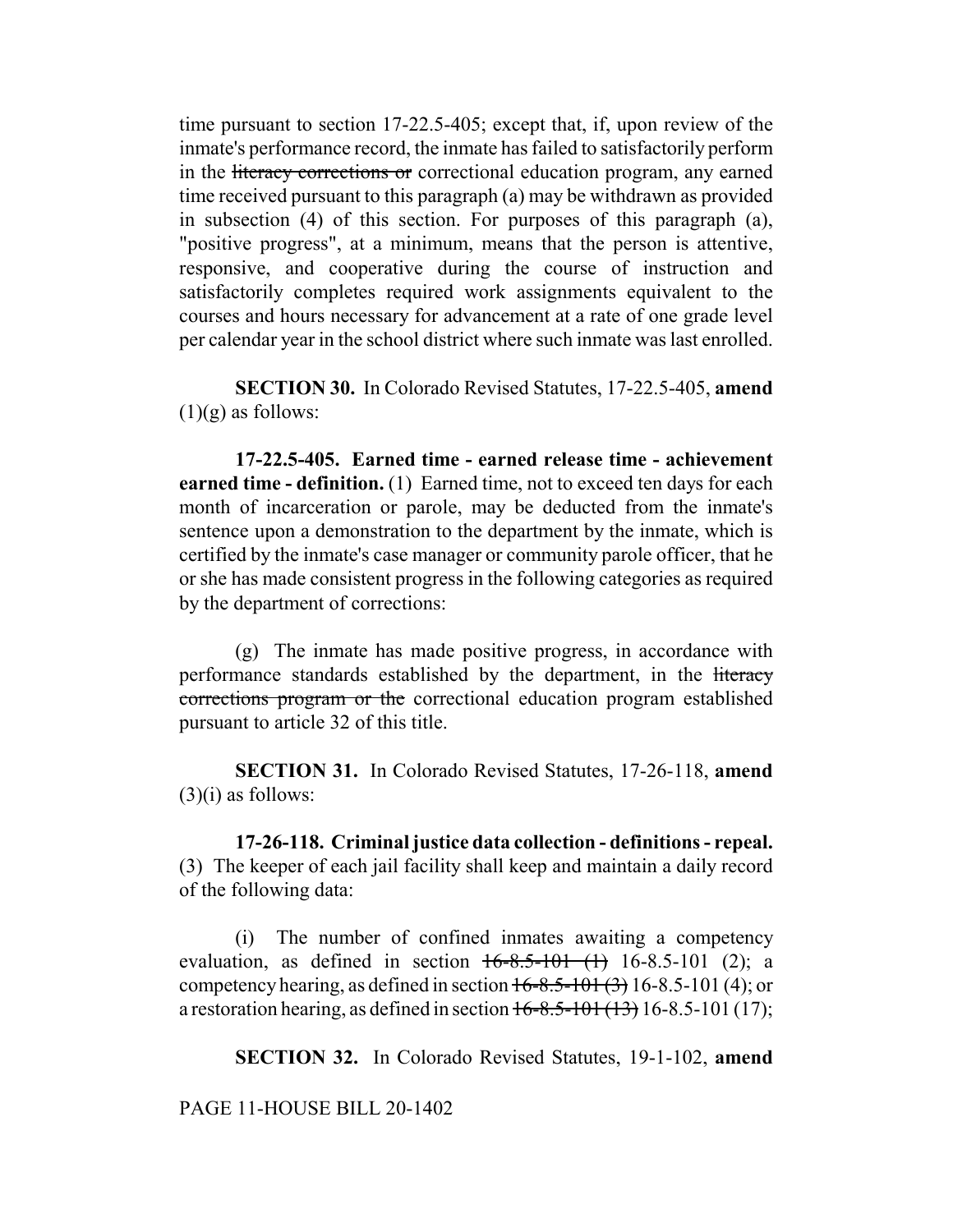(1.9) as follows:

**19-1-102. Legislative declaration.** (1.9) The federal "Family First Prevention Services Act" was enacted on February 9, 2018. In order to comply with the provisions of the federal "Family First Prevention Services Act", the general assembly finds that it is necessary to update current statutes to enable Colorado to provide enhanced support to children, youth, and their families in order to prevent foster care placements. The state department OF HUMAN SERVICES shall implement the updated provisions in sections 19-1-103, 19-1-115, 19-3-208, and 19-3-308 utilizing foster care prevention services and qualified residential treatment programs when the federal government approves Colorado's five-year Title IV-E prevention plan, and subject to available general fund appropriations or federal funding.

**SECTION 33.** In Colorado Revised Statutes, 19-1-103, **amend** (87.9) as follows:

**19-1-103. Definitions.** As used in this title 19 or in the specified portion of this title 19, unless the context otherwise requires:

(87.9) "Qualified residential treatment program" means a licensed and accredited program that has a trauma-informed treatment model that is designed to address the child's or youth's needs, including clinical needs, as appropriate, of children and youth with serious emotional or behavioral disorders or disturbances in accordance with section  $201(a)(4)$  of the federal "Family First Prevention Services Act", 42 U.S.C. SEC. 672 (k)(4), and is able to implement the treatment identified for the child or youth by the assessment of the child required in section 19-1-115 (4)(e)(I).

**SECTION 34.** In Colorado Revised Statutes, 19-1-104, **amend**  $(1)(i)$  as follows:

**19-1-104. Jurisdiction.** (1) Except as otherwise provided by law, the juvenile court has exclusive original jurisdiction in proceedings:

(i) For the treatment or commitment pursuant to article 23 of title 17 and article 10.5 of title 27 PART 2 OF ARTICLE 10 OF TITLE 25.5 of a child who has a behavioral or mental health disorder or an intellectual and developmental disability and who comes within the court's jurisdiction

### PAGE 12-HOUSE BILL 20-1402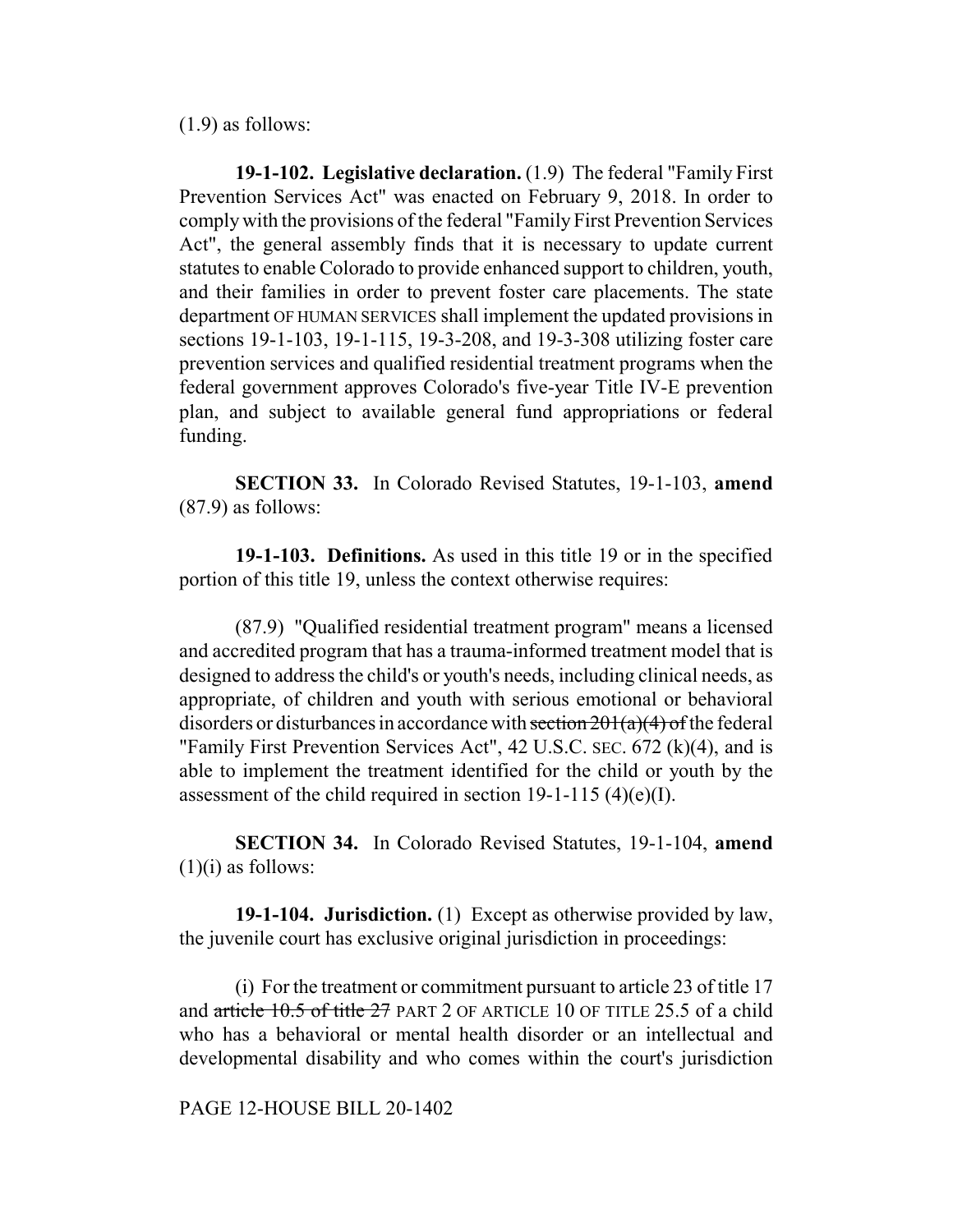under other provisions of this section;

**SECTION 35.** In Colorado Revised Statutes, **amend** 19-1-129 as follows:

**19-1-129. Department - research authorized - prenatal substance exposure - newborn and family outcomes - report.** (1) The STATE department OF HUMAN SERVICES may conduct research as related to the definition of "abuse" in section 19-1-103 concerning the incidence of prenatal substance exposure and related newborn and family health and human services outcomes as the result of a mother's lawful and unlawful intake of controlled substances.

(2) Beginning in January 2021 and every two years thereafter, the STATE department OF HUMAN SERVICES shall report the outcomes of any research conducted pursuant to subsection (1) of this section to the joint health committees of the general assembly as part of its "State Measurement for Accountable, Responsive, and Transparent (SMART) Government Act" presentation required by section 2-7-203.

**SECTION 36.** In Colorado Revised Statutes, 19-1-306, **amend**  $(11)(b)(III)$  as follows:

**19-1-306. Expungement of juvenile delinquent records**  definition. (11) (b) The court shall send a copy of an expungement order to each of the following, directing the entity to expunge the records in its custody as soon as practicable but no later than ninety days after the receipt of the order:

(III) Any county department of human OR SOCIAL services through which the juvenile received services at any point during the juvenile's case; and

**SECTION 37.** In Colorado Revised Statutes, 22-2-145, **amend**  $(2)(b)(VI)$  and  $(2)(b)(IX)$  as follows:

**22-2-145. Media literacy - committee - report - strategic plan definition - repeal.** (2) (b) The commissioner of education shall appoint the following members to serve on the committee no later than July 15, 2019:

PAGE 13-HOUSE BILL 20-1402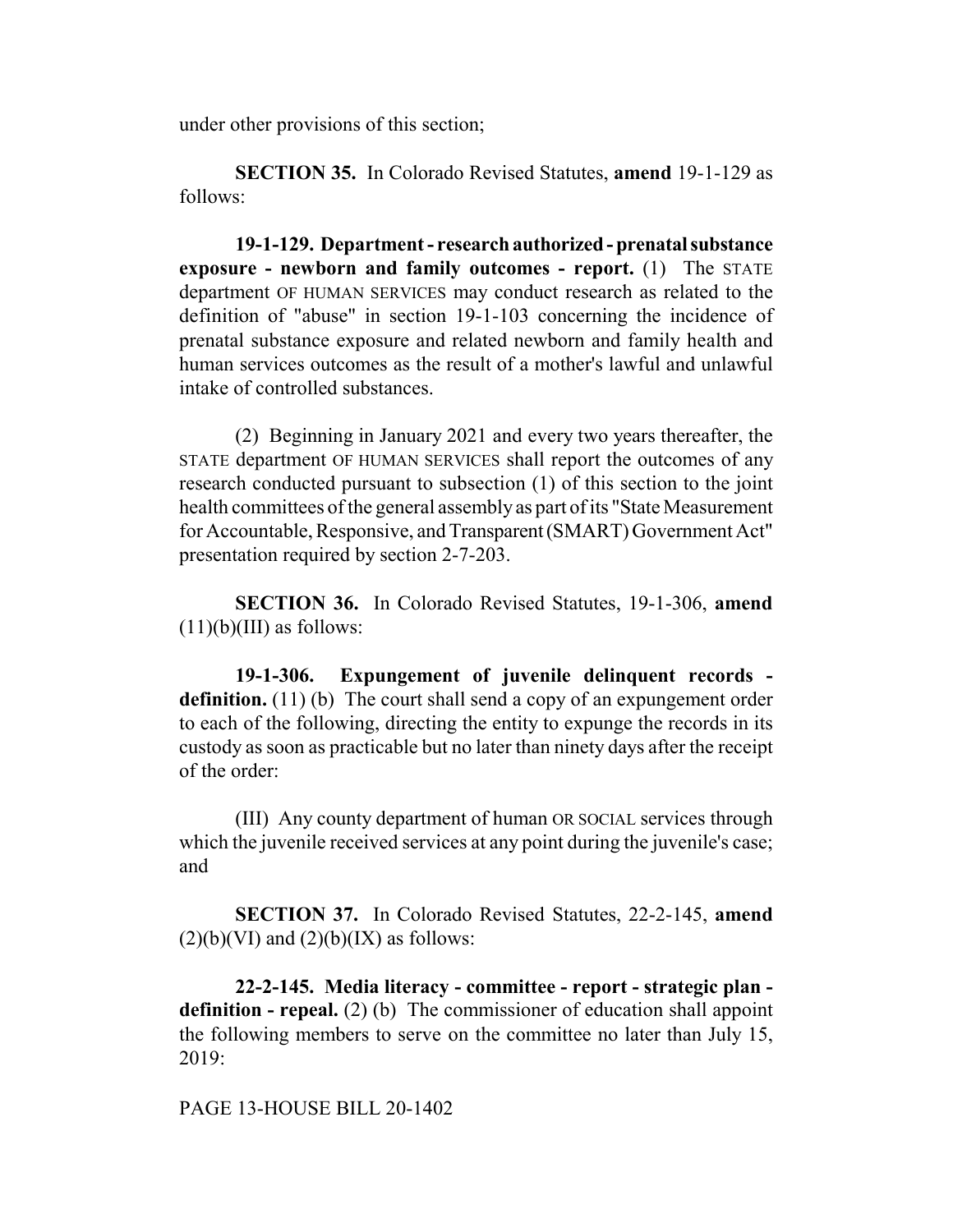(VI) One member who is a school administrator in a school district that is not a rural school district or a small RURAL school district, as defined in section 22-7-1211 (4), and is a member of a professional association of school administrators;

(IX) One member who is a student in a school district that is not a rural school district or a small RURAL school district, as defined in section  $22 - 7 - 1211(4)$ ;

**SECTION 38.** In Colorado Revised Statutes, 22-20.5-104, **amend** (4) as follows:

**22-20.5-104. Pilot program - dyslexia markers - effective interventions - created - evaluation report - repeal.** (4) On or before December 31, 2022, the department shall submit to the state board OF EDUCATION and the education committees of the senate and the house of representatives, or any successor committees, a report concerning the implementation and evaluation of the pilot program. The department may include in the report any recommendations for legislation that the department deems necessary based on the evaluation of the pilot program.

**SECTION 39.** In Colorado Revised Statutes, 22-35-103, **amend** (1) as follows:

**22-35-103. Definitions.** As used in this article 35, unless the context otherwise requires:

(1) "Apprenticeship program" means a Colorado-based apprenticeship program that is registered with the United States department of labor, office of apprenticeship. and training.

**SECTION 40.** In Colorado Revised Statutes, 22-97-203, **amend** (2) and  $(3)(b)$  as follows:

**22-97-203. Computer science education grant program creation - rules - legislative declaration.** (2) The department shall administer the grant program in accordance with state board rules. The department shall accept and review grant applications received from public schools or school districts and shall make recommendations to the state board for the award of grants. In making its recommendations, the

PAGE 14-HOUSE BILL 20-1402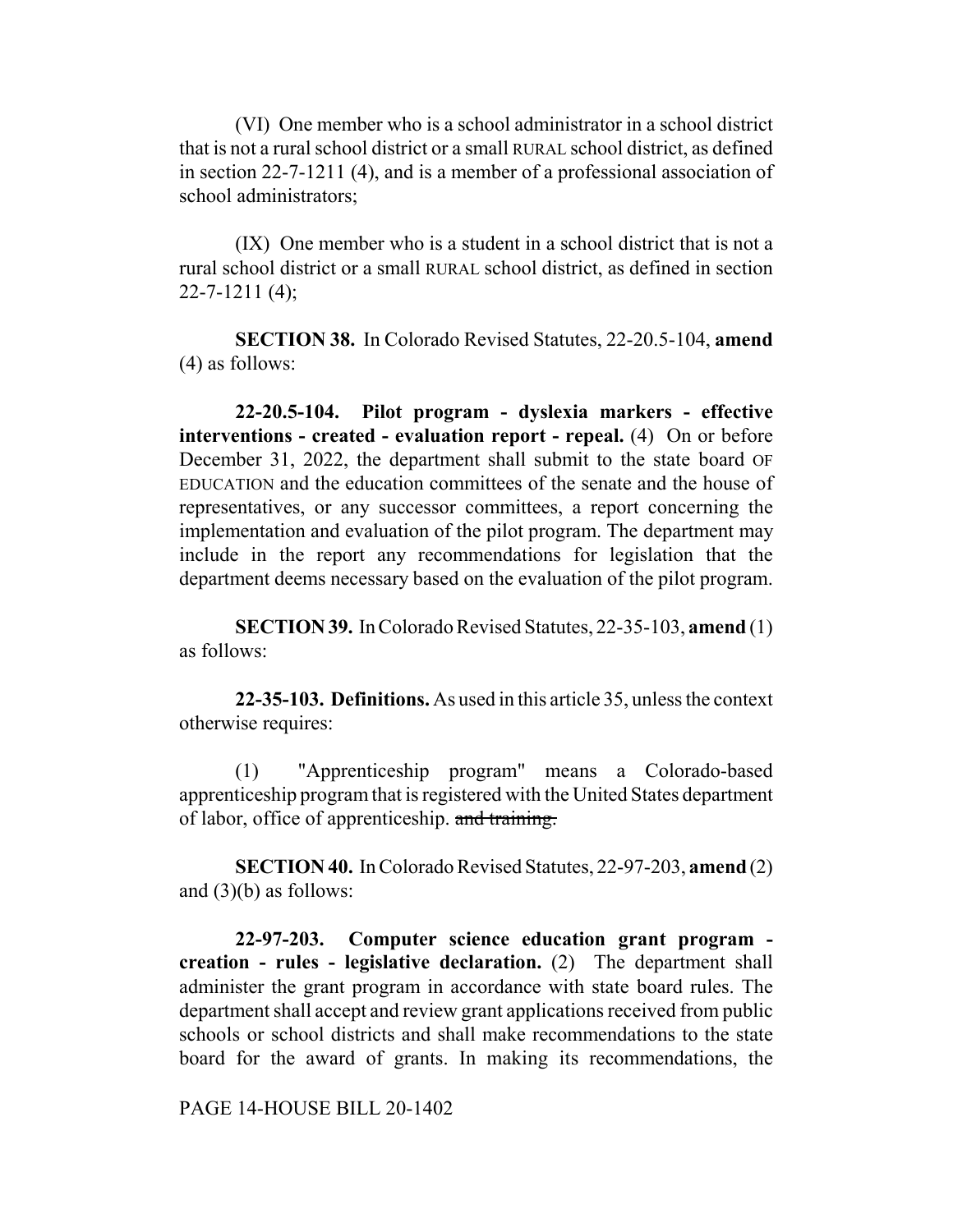department shall consider the priorities contained in subsection (4) SUBSECTION (5) of this section. The state board shall select the grant recipients and the amount of each grant.

(3) Pursuant to article 4 of title 24, the state board shall promulgate rules necessary for the implementation of the grant program, including rules relating to:

(b) Criteria for the award of grants, including the priorities for awarding grants contained in subsection  $(4)$  SUBSECTION  $(5)$  of this section;

**SECTION 41.** In Colorado Revised Statutes, 22-99-103, **amend**  $(5)(a)(XI)$  as follows:

**22-99-103. Pilot program - creation - qualifying instruction application - award of grants - report.** (5) A school or school district awarded a pilot program grant shall use the grant to implement a comprehensive quality physical education instruction program that includes, at a minimum, all of the following components:

(a) (XI) A prohibition against exempting students from physical education instruction; except that a parent or guardian may excuse a student from participation for a limited period of time or limited portion of the instruction for religious observances or due to religions prohibitions. A student may be excused from the physical activity component of the instruction if the student is injured or has a physical or emotional condition that prevents participation. In those circumstances, modified physical activities may be provided. In accordance with the federal "Individuals with Disabilities Education Improvement Act", 42 20 U.S.C. sec. 1400 et. seq., as amended, all students shall receive equal-quality physical education.

**SECTION 42.** In Colorado Revised Statutes, 23-60-202, **amend**  $(1)(c)(II)$  as follows:

**23-60-202. Duties of board with respect to state system.** (1) With respect to the community and technical colleges within the state system, the board has the authority, responsibility, rights, privileges, powers, and duties customarily exercised by the governing boards of institutions of higher education, including the following: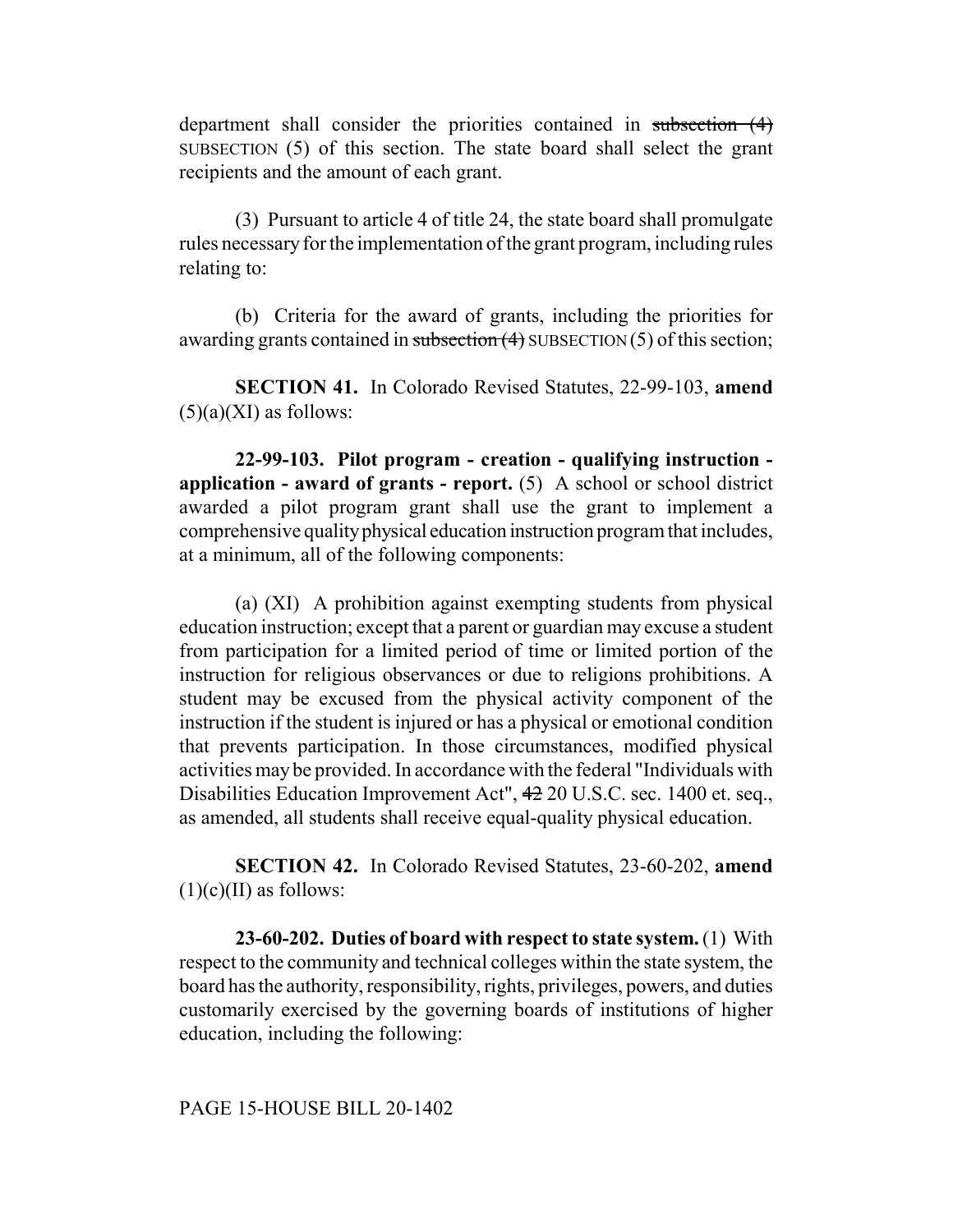(c) (II) To the extent space is available, the board may allow persons licensed pursuant to article 60.5 of title 22  $C.R.S.,$  to take, without charge at community and technical colleges, classes COURSES identified by the department of public safety pursuant to section 24-33.5-110, C.R.S. 24-33.5-1606.5 (4), as related to the national incident management system developed by the federal emergency management agency.

**SECTION 43.** In Colorado Revised Statutes, 24-1-120, **amend**  $(5)(i)$  as follows:

**24-1-120. Department of human services - creation.** (5) The department of human services shall include the following:

(i) The office of homeless youth services, created by article  $5.9$  of title 26, C.R.S. IN SECTION 24-32-723. Said office and its powers, duties, and functions are transferred by a **type 2** transfer to the department of human services.

**SECTION 44.** In Colorado Revised Statutes, 24-33.5-705.4, **amend**  $(2)(b)$  as follows:

**24-33.5-705.4. All-hazards resource mobilization system creation - plan - duties - reimbursement for expenses incurred by mobilized entities - eligibility - resource mobilization fund - creation definitions - legislative declaration.** (2) As used in this section, unless the context otherwise requires:

(b) "Emergency manager" means the director or coordinator of the local or interjurisdictional emergency management agency, as described in section 24-33.5-707 (4), or other person, identified pursuant to section 24-33.5-707 (6), PERSON responsible for local or interjurisdictional disaster preparedness, prevention, mitigation, response, and recovery.

**SECTION 45.** In Colorado Revised Statutes, 24-33.5-802, **amend** (11) as follows:

**24-33.5-802. Definitions.** As used in this part 8, unless the context otherwise requires:

(11) "Volunteer organization" means an organization that provides

PAGE 16-HOUSE BILL 20-1402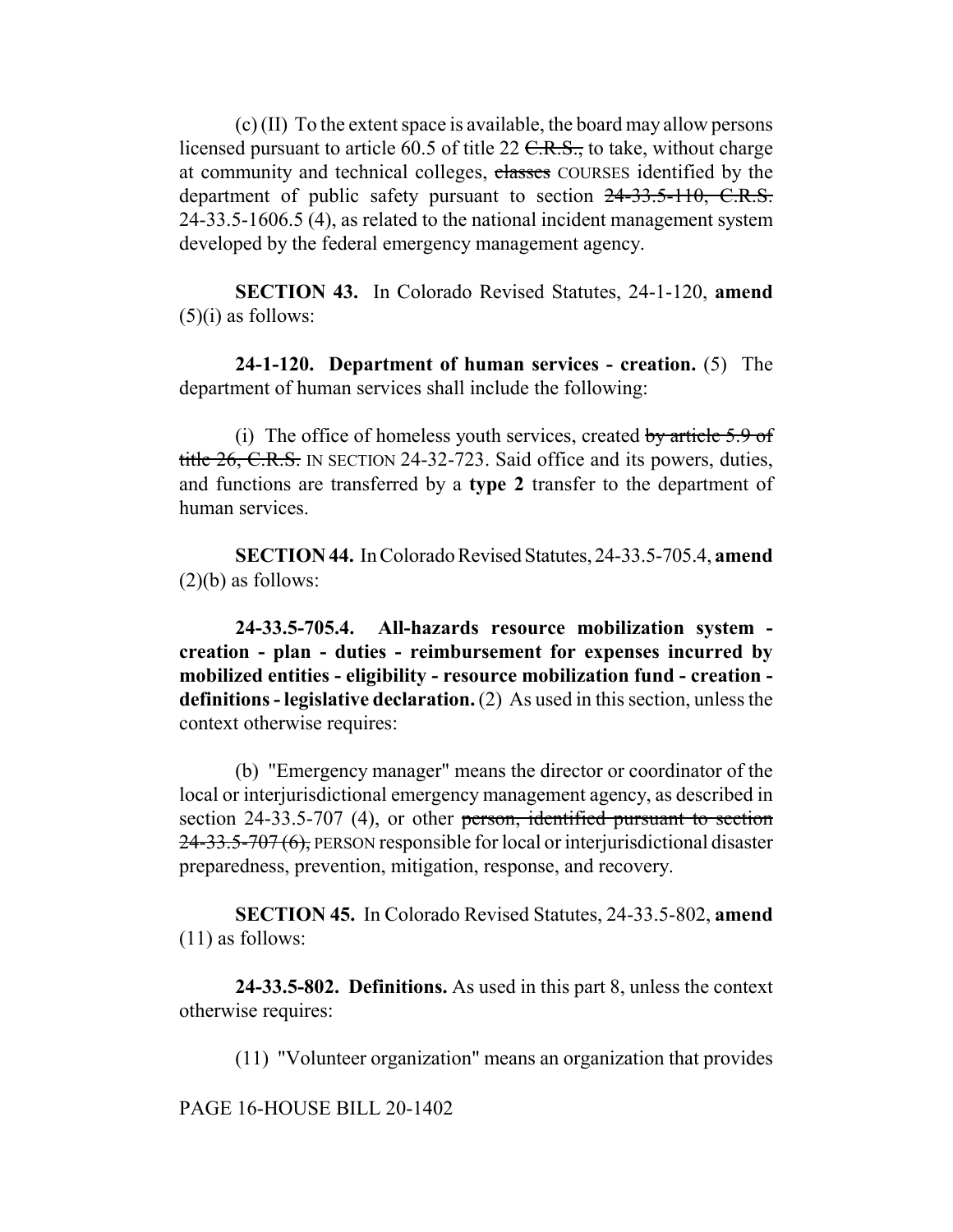emergency services on a state or local level pursuant to this part 22 PART 8.

**SECTION 46.** In Colorado Revised Statutes, 24-33.5-1202, **amend** (13.7) as follows:

**24-33.5-1202. Definitions.** As used in this part 12, unless the context otherwise requires:

(13.7) "Sprinkler fitter apprenticeship program" means an apprenticeship training program that is registered with either the office of apprenticeship training, employer and labor services in the employment and training administration in the United States department of labor or a state apprenticeship agency in accordance with the requirements of 29 CFR 29.1 et seq., or other similar apprentice program approved by the administrator, and consists of a minimum of eight thousand hours of documented practical work experience on fire suppression systems, combined with a minimum of seven hundred hours of related instruction, including classroom or shop instruction, in the sprinkler fitter trade.

**SECTION 47.** In Colorado Revised Statutes, 24-37.5-702, **repeal** (3.5) as follows:

**24-37.5-702. Definitions.** As used in this part 7, unless the context otherwise requires:

(3.5) "Education data subcommittee" means the subcommittee of the advisory board created in section 24-37.5-703.5 to provide policies and protocols regarding sharing education data among local and state education providers.

**SECTION 48.** In Colorado Revised Statutes, 24-101-301, **amend** (30) as follows:

**24-101-301. Definitions.** The terms defined in this section shall have the following meanings whenever they appear in this code, unless the context in which they are used clearly requires a different meaning or a different definition is prescribed for a particular article or portion thereof:

(30) "Procurement official" means the individual of a purchasing agency with purchasing authority created pursuant to section 24-102-204

PAGE 17-HOUSE BILL 20-1402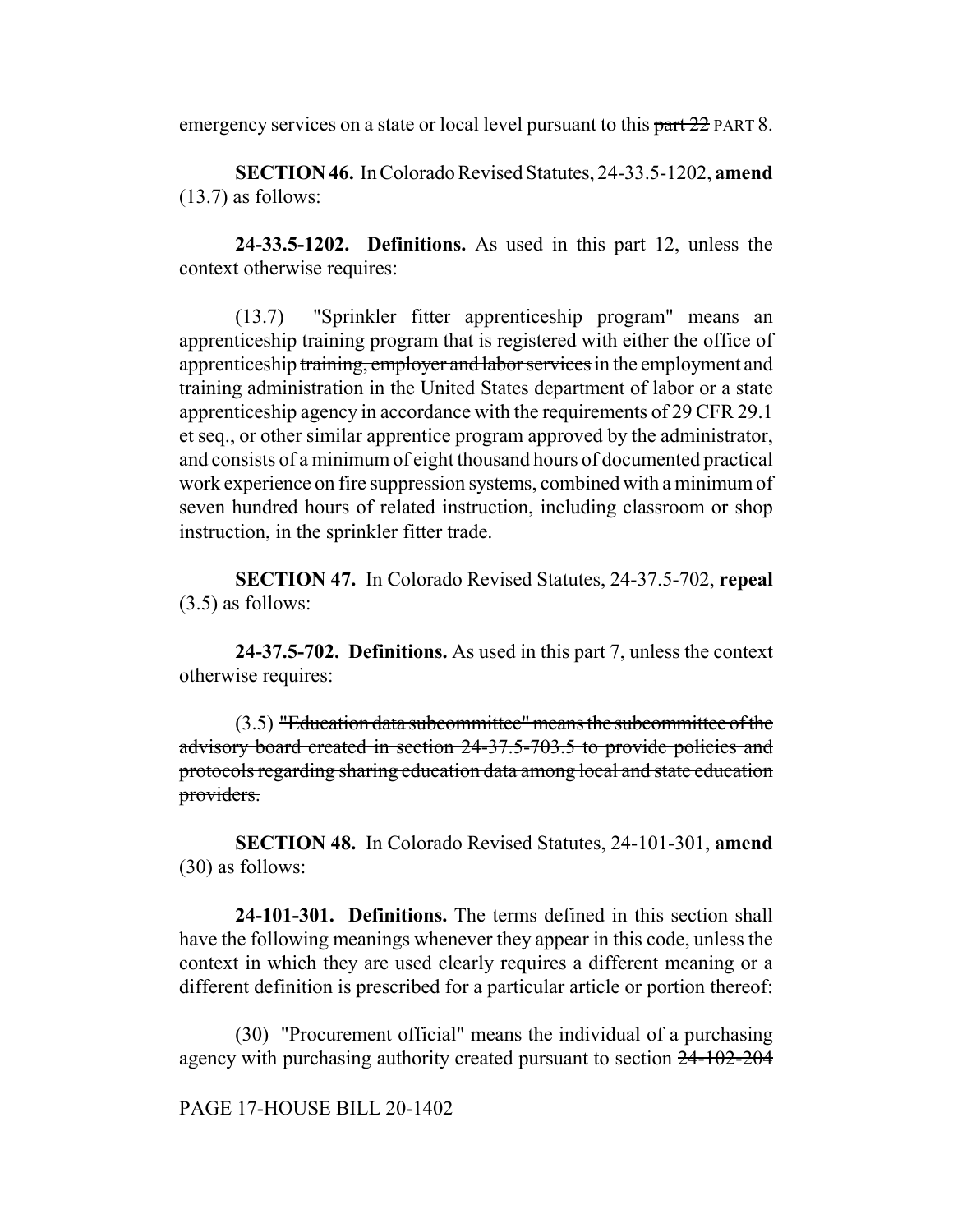24-102-202 (3) or 24-102-302 (2) or the individual authorized to enter into contracts for capital construction or controlled maintenance pursuant to section 24-30-1303 (5).

**SECTION 49.** In Colorado Revised Statutes, 25-1-1202, **amend**  $(1)(cc)$  as follows:

**25-1-1202. Index of statutory sections regarding medical record confidentiality and health information.** (1) Statutory provisions concerning policies, procedures, and references to the release, sharing, and use of medical records and health information include the following:

(cc) Section 18-3-203,  $(3)$ , concerning assault in the second degree and the availability of medical testing for certain circumstances;

**SECTION 50.** In Colorado Revised Statutes, 25-1.5-106, **amend**  $(5)(e)$  as follows:

**25-1.5-106. Medical marijuana program - powers and duties of state health agency - rules - medical review board - medical marijuana program cash fund - subaccount - created - "Ethan's Law" - definitions - repeal.** (5) **Physicians.** A physician who certifies a debilitating medical condition or disabling medical condition for an applicant to the medical marijuana program shall comply with all of the following requirements:

(e) Only a physician can make a medical marijuana recommendation; except THAT, when making a medical marijuana recommendation for a patient with a disabling medical condition, the recommendation may be made by a medical doctor, dentist, or advanced practice practitioner with prescriptive authority acting within the scope of his or her practice.

**SECTION 51.** In Colorado Revised Statutes, **amend** 25-1.5-114 as follows:

**25-1.5-114. Freestanding emergency departments - licensure requirements - definition - rules.** (1) AS USED IN THIS SECTION, "BOARD" MEANS THE STATE BOARD OF HEALTH CREATED IN SECTION 25-1-103.

 $(1)$  (1.5) On or after December 1, 2021, a person that wishes to

PAGE 18-HOUSE BILL 20-1402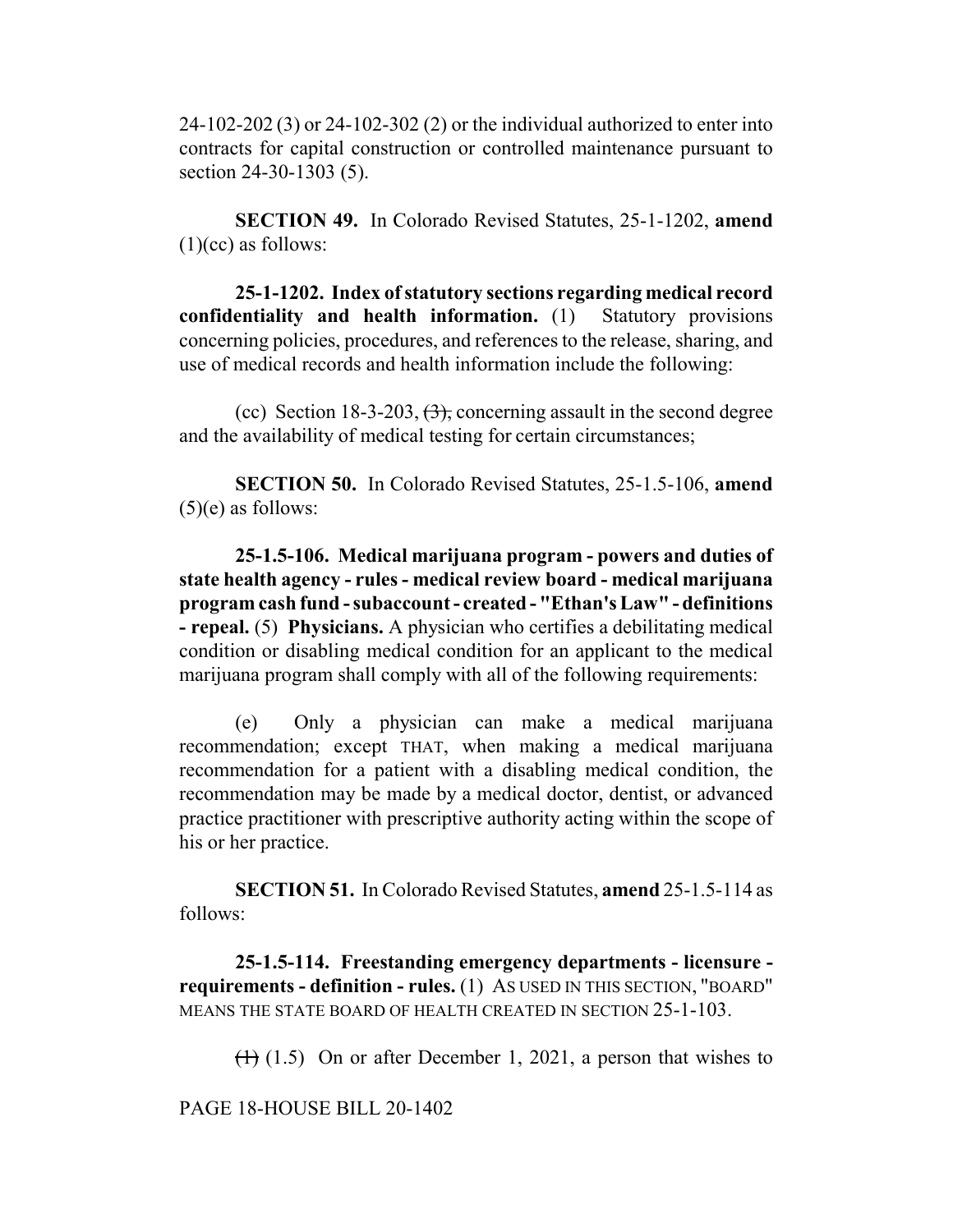operate a freestanding emergency department must submit to the department on an annual basis a completed application for licensure as a freestanding emergency department. On or after July 1, 2022, a person shall not operate a freestanding emergency department that is required to be licensed pursuant to this section without a license issued by the department.

(2) The department may grant a waiver of the licensure requirements set forth in this section and in rules adopted by the board for either a licensed community clinic or community clinic seeking licensure that is serving an underserved population in the state.

(3) (a) The board shall adopt rules establishing the requirements for licensure of, waiver from the requirement for licensure of, safety and care standards for, and fees for licensing and inspecting freestanding emergency departments. The board must set the fees in accordance with section  $25 - 3 - 105$ .

(b) The rules adopted by the board shall include a requirement that each individual seeking treatment at the freestanding emergency department receive a medical screening examination and a prohibition against delaying a medical screening examination in order to inquire about the individual's ability to pay or insurance status.

(c) The rules adopted by the board must take effect by July 1, 2021, and thereafter the board shall amend the rules as necessary.

(4) A freestanding emergency department licensed pursuant to this section is subject to the requirements in section 25-3-119.

(5) (a) As used in this section, "freestanding emergency department" means a health facility that offers emergency care, that may offer primary and urgent care services, and that is either:

(I) Owned or operated by, or affiliated with, a hospital or hospital system and located more than two hundred fifty yards from the main campus of the hospital; or

(II) Independent from and not operated by or affiliated with a hospital or hospital system and not attached to or situated within two hundred fifty yards of, or contained within, a hospital.

PAGE 19-HOUSE BILL 20-1402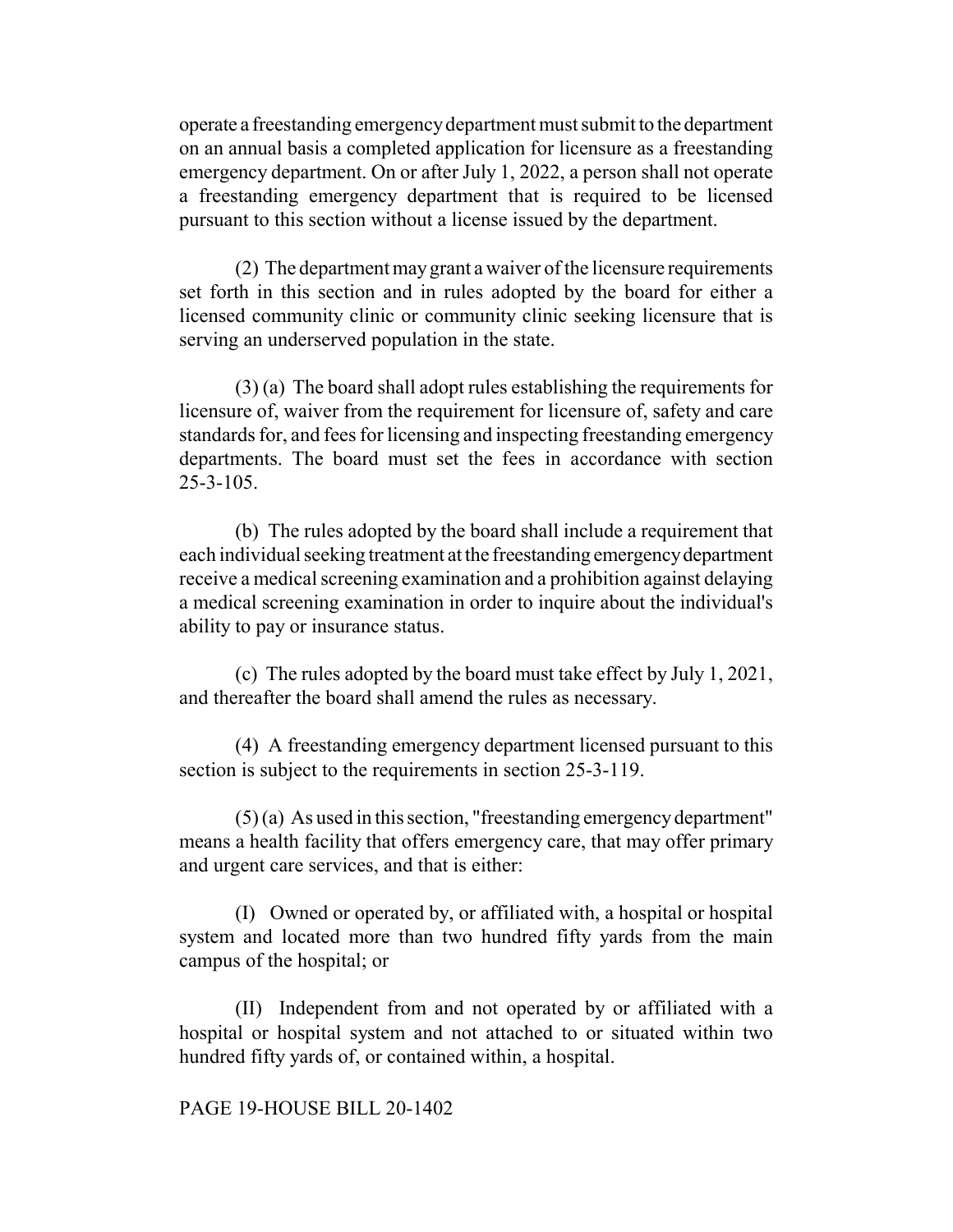(b) "Freestanding emergency department" does not include a health facility described in subsection (5)(a) of this section that was licensed by the department pursuant to section 25-1.5-103 as a community clinic prior to July 1, 2010, if the facility is serving a rural community or a ski area, as defined in board rules.

**SECTION 52.** In Colorado Revised Statutes, 25-3.5-205, **amend**  $(5)(a)$  as follows:

**25-3.5-205. Emergency medical service providers - investigation - discipline.** (5) For the purposes of this section:

(a) "Medical director" means a physician who provides medical direction to CERTIFIED OR LICENSED emergency medical service providers consistent with the rules adopted by the director or chief medical officer, as applicable, under section 25-3.5-206.

**SECTION 53.** In Colorado Revised Statutes, 25-5-402, **amend**  $(4)(b)$  and  $(12)(d)$  as follows:

**25-5-402. Definitions.** As used in this part 4, unless the context otherwise requires:

(4) "Consumer commodity", except as otherwise specifically provided in this subsection (4), means any food, drug, cosmetic, or device. Such term does not include:

(b) Any commodity subject to packaging or labeling requirements imposed under article 9 of title 35, C.R.S., being known as the "Pesticide Act", or imposed by the secretary of agriculture under the "Federal Insecticide, Fungicide, and Rodenticide Act", as amended (7 U.S.C. secs. 135-135k) (7 U.S.C. SEC. 136 ET SEQ.), or under the federal "Animal Virus, Serum, Toxin, Antitoxin Act" (21 U.S.C. secs. 151-158);

(12) "Food additive" means any substance, the intended use of which results or may be reasonably expected to result, directly or indirectly, in its becoming a component or otherwise affecting the characteristics of any food (including any substance intended for use in producing, manufacturing, packing, processing, preparing, treating, packaging, transporting, or holding food and including any source of radiation intended

PAGE 20-HOUSE BILL 20-1402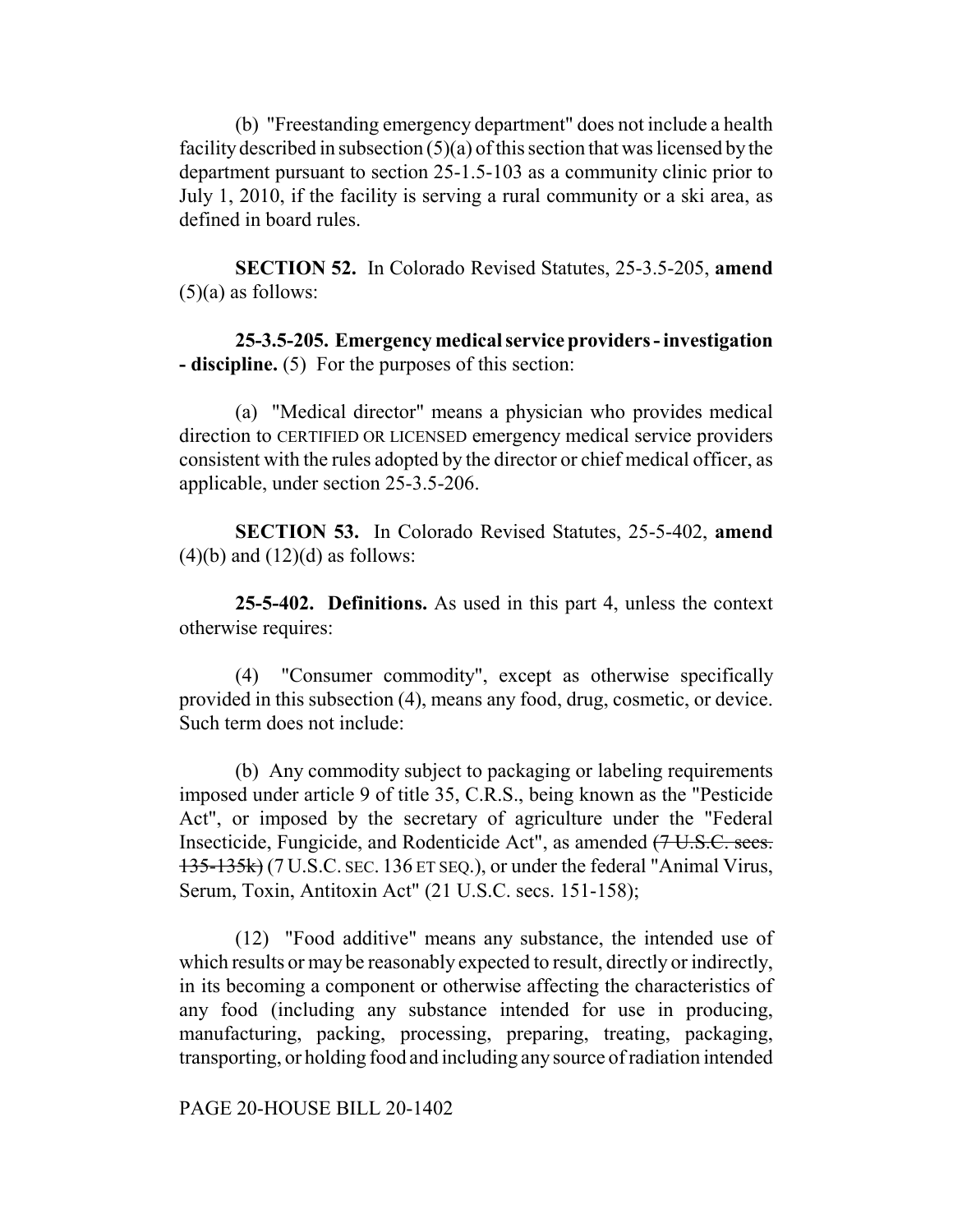for any such use) if such substance is not generally recognized among experts qualified by scientific training and experience to evaluate its safety as having been adequately shown through scientific procedures (or, in the case of a substance used in a food prior to January 1, 1958, through either scientific procedures or experience based on common use in food) to be safe under the conditions of its intended use. The term does not include:

(d) Any substance used in accordance with a sanction or approval granted prior to the enactment of the amendment to the federal act known as the "Food Additives Amendment of 1958", the "Poultry Products Inspection Act" (21 U.S.C. secs. 451-470), or the "Meat Inspection Act of March 4, 1907" "FEDERAL MEAT INSPECTION ACT", as amended and extended (21 U.S.C. secs. 71-91) (21 U.S.C. SECS. 603-623).

**SECTION 54.** In Colorado Revised Statutes, 25-5-420, **amend** (1) and (8) as follows:

**25-5-420. Enforcement.** (1) The authority to promulgate regulations for the efficient enforcement of this part 4 is vested in the department. The department is authorized to make the regulations promulgated under this part 4 conform, insofar as practicable, with those promulgated under the federal act, the federal "Fair Packaging and Labeling Act" (15 U.S.C. secs. 1451-1461), and the federal "Meat Inspection Act of March 4, 1907" "FEDERAL MEAT INSPECTION ACT", as amended  $(21 \text{ U.S.C.})$ secs. 71-91) (21 U.S.C. SECS. 603-623). All regulations promulgated under this part 4 shall be promulgated in accordance with the provisions of article 4 of title 24, C.R.S.

(8) All regulations establishing standards of identity and composition for meat and meat food products and their amendments adopted under the federal "Meat Inspection Act of March 4, 1907" "FEDERAL MEAT INSPECTION ACT", as amended (21 U.S.C. secs. 71-91) (21 U.S.C. SECS. 603-623), are the established standards of identity and composition for meat and meat food products in this state. However, the department may, if it finds it necessary in the interest of consumers, adopt additional regulations establishing standards of identity and composition for meat and meat food products which are no less stringent than regulations promulgated under the federal "Meat Inspection Act" "FEDERAL MEAT INSPECTION ACT".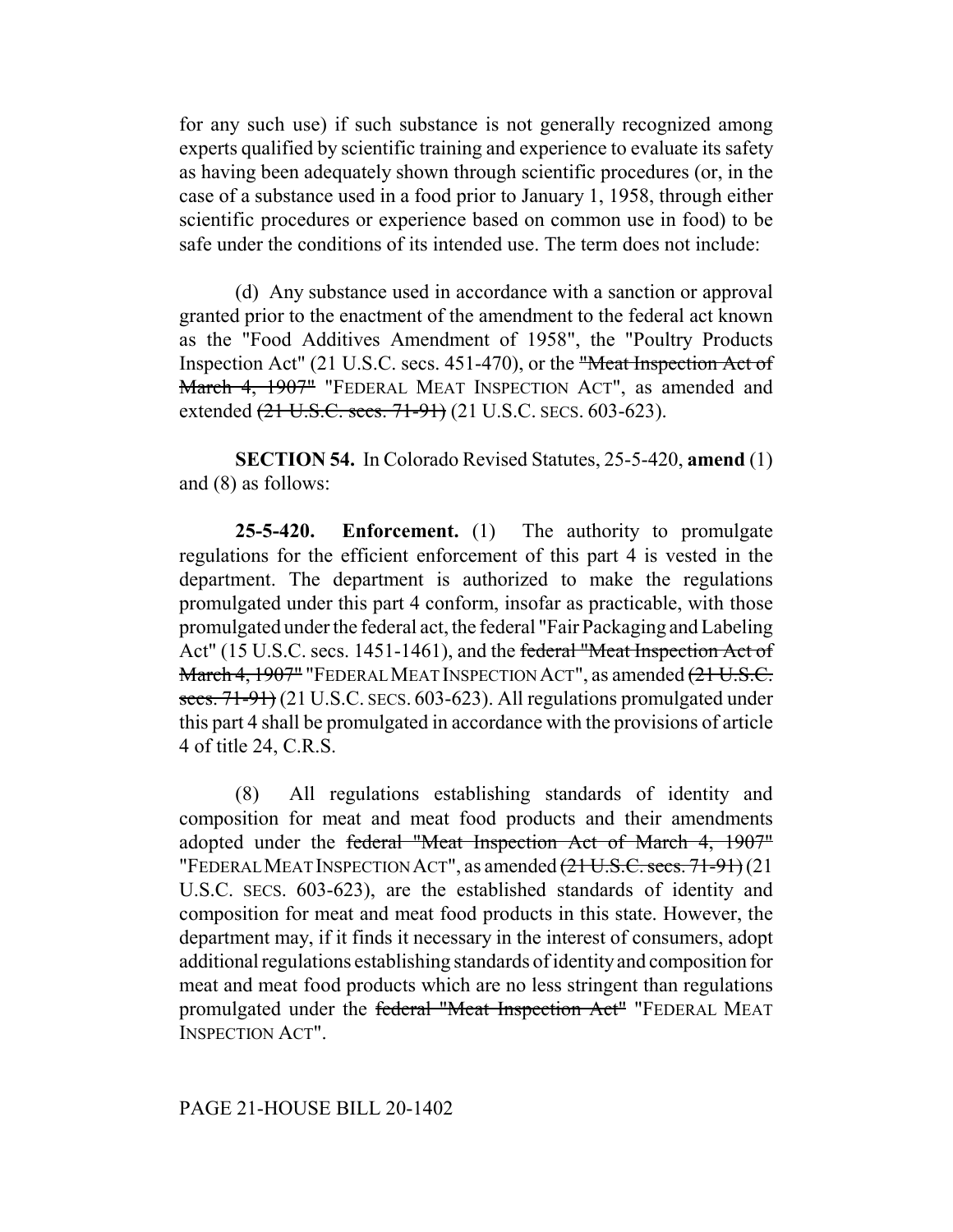**SECTION 55.** In Colorado Revised Statutes, **amend** 25-5-423 as follows:

**25-5-423. Cooperation with federal agencies.** The department is authorized to confer and cooperate with the federal food and drug administration in the enforcement of the federal act and the United States department of agriculture in the enforcement of the federal "Meat Inspection Act of 1907" "FEDERAL MEAT INSPECTION ACT" (21 U.S.C. SECS.603-623), as amended, as they may apply to foods, drugs, devices, and cosmetics received in this state from other states, territories, or foreign countries.

**SECTION 56.** In Colorado Revised Statutes, 25-5-1308, **repeal** (2) as follows:

**25-5-1308. Survey.** (2) On or before January 1, 2020, the department shall compile the results of the survey conducted under subsection (1) of this section and present the results to the health and insurance committee of the house of representatives, or its successor committee, and the health and human services committee of the senate, or its successor committee.

**SECTION 57.** In Colorado Revised Statutes, 25-7-105, **amend** (14) as follows:

**25-7-105. Duties of commission - rules - legislative declaration - definitions.** (14) The commission shall repeal the clean vehicle fleet program mandated by section 246 of the federal act and shall replace such program if required by federal law. Nothing in this subsection (14) shall be deemed to impair the availability of the income tax credit established pursuant to section 39-22-516, C.R.S.

**SECTION 58.** In Colorado Revised Statutes, 25-7-503, **amend**  $(1)(a)(I)$  as follows:

**25-7-503. Powers and duties of commission - rules - delegation of authority to division.** (1) The commission has the following powers and duties:

(a) To promulgate rules pursuant to section 24-4-103, C.R.S.,

PAGE 22-HOUSE BILL 20-1402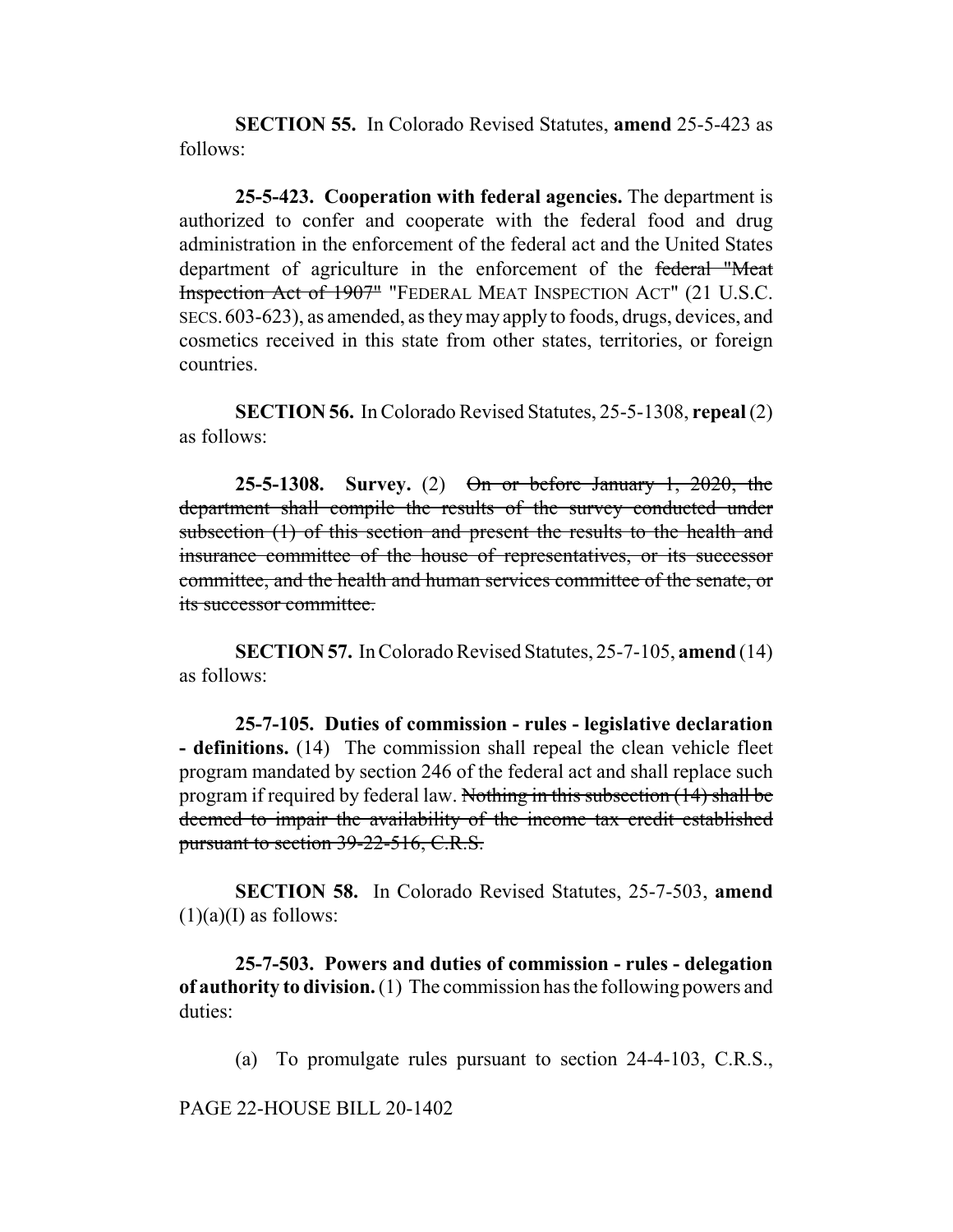regarding the following, as are necessary to implement the provisions of this part 5 only for areas of public access:

(I) Performance standards and practices for asbestos abatement which are not more stringent than 29 CFR 1910.1001 and  $1926.58$ 1926.1101;

**SECTION 59.** In Colorado Revised Statutes, 25-27.5-106, **amend**  $(2)(a)(II)$  as follows:

**25-27.5-106. License or registration - application - inspection issuance - rules.** (2) (a) (II) Except as provided in paragraph  $(a.5)$  of this subsection  $(2)$ , The department shall make inspections as it deems necessary to ensure that the health, safety, and welfare of the home care agency's or home care placement agency's home care consumers are being protected. Inspections of a home care consumer's home are subject to the consent of the home care consumer to access the property. The home care agency or home care placement agency shall submit in writing, in a form prescribed by the department, a plan detailing the measures that will be taken to correct any violations found by the department as a result of inspections undertaken pursuant to this subsection (2).

**SECTION 60.** In Colorado Revised Statutes, 25-51-104, **amend**  $(1)(e)$  as follows:

**25-51-104. Payment and financial resolution.** (1) If a patient accepts an offer of compensation made pursuant to section 25-51-103 (5) and receives the compensation, the payment of compensation to the patient is not a payment resulting from:

(e) A judgment, administrative action, settlement, or arbitration award involving malpractice under section 12-200-106 (5), 12-210-105 (5), 12-215-115 (1)(i), 12-220-130 (1)(q) or (1)(r), 12-235-111 (1)(i), 12-240-125 (4)(b)(III), 12-245-226 (8) *12-245-226 (7),* 12-250-116, 12-255-119 (3)(b)(II), 12-275-120 (1)(p) or (1)(v), 12-275-129, 12-280-111 (1), 12-285-120 (1)(o), 12-285-127 (1)(a), 12-285-211 (1)(k), 12-285-216  $(1)(a)$ , or 12-290-113  $(2)(b)(III)$ .

**SECTION 61.** In Colorado Revised Statutes, 25-54-101, **amend**  $(1)(a)(V)$  as follows:

#### PAGE 23-HOUSE BILL 20-1402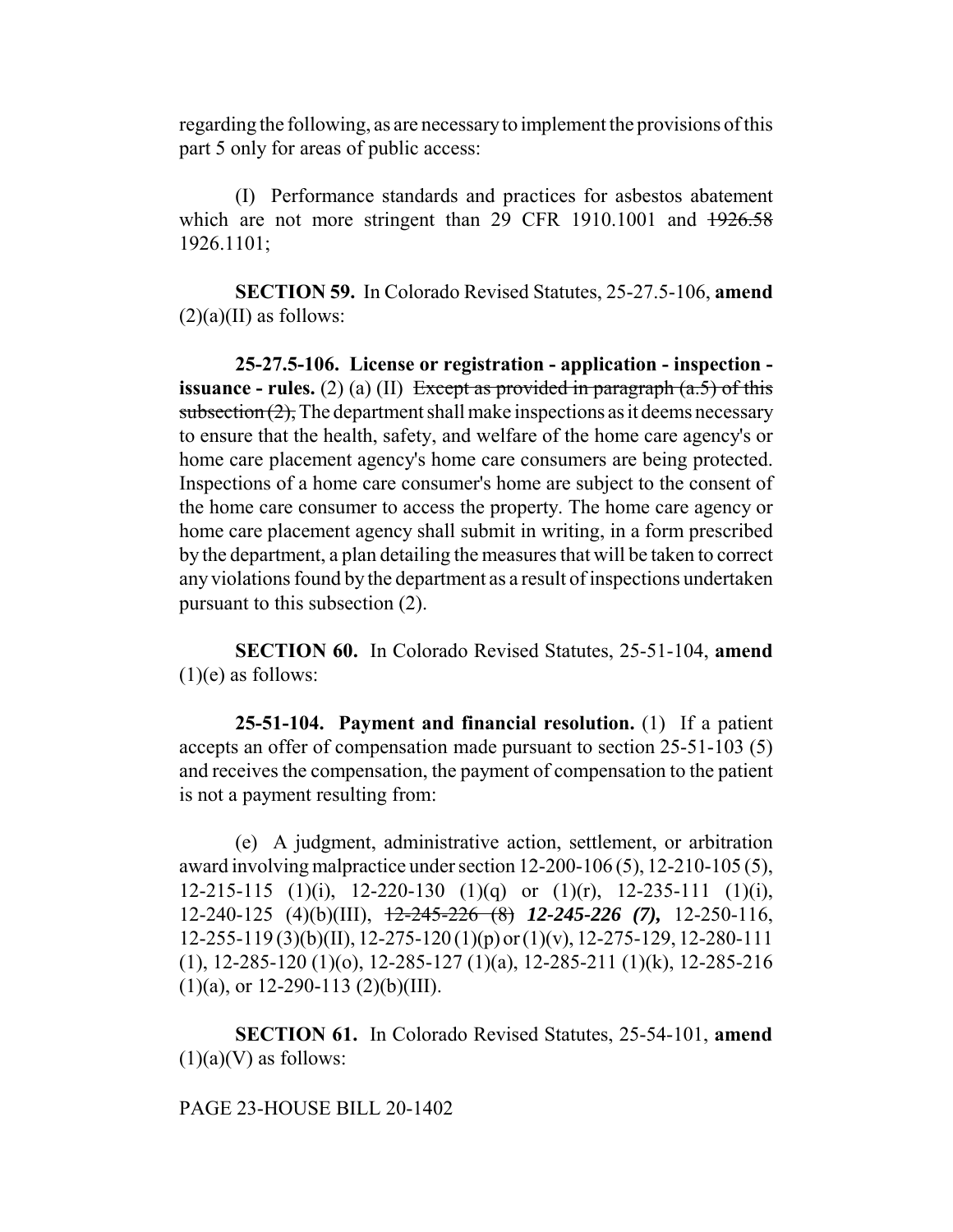**25-54-101. Definitions.** As used in this article 54, unless the context otherwise requires:

(1) (a) "Advance health care directive" means:

(V) Any of the advance health care directives listed in subsections  $(1)(a)(I)$  to  $(1)(a)(IV)$  of this section or this subsection  $(1)(a)(V)$  that has THAT HAVE been properly executed in another state.

**SECTION 62.** In Colorado Revised Statutes, 26-5-104, **amend**  $(8)(a)$  as follows:

**26-5-104. Funding of child welfare services provider contracts - funding mechanism review - fund - report - rules - definitions - repeal.** (8) **County-level child welfare staff.** (a) For the state fiscal year 2015-16, and for each state fiscal year thereafter, each county may receive a capped allocation in addition to its portion of the child welfare block grant for the specific purpose of hiring new child welfare staff at the county level in addition to child welfare staff existing as of January 1, 2015. A county that utilizes said additional allocation shall continue to pay for child welfare staff positions existing as of January 1, 2015, through the child welfare block grant. The child welfare allocations committee shall determine the allocation formula pursuant to section  $26 - 5 - 103.5$  (5) 26-5-104 (3).

**SECTION 63.** In Colorado Revised Statutes, 26-5.4-102, **amend** (2) as follows:

**26-5.4-102. Definitions.** As used in this article 5.4, unless the context otherwise requires:

(2) "Qualified residential treatment program" means a licensed and accredited program that has a trauma-informed treatment model that is designed to address the child's or youth's needs, including clinical needs, as appropriate, of children and youth with serious emotional or behavioral disorders or disturbances in accordance with section  $201(a)(4)$  of the federal "Family First Prevention Services Act", 42 U.S.C. SEC. 672 (k)(4), and is able to implement the treatment identified for the child or youth by the assessment of the child or youth required in section  $19-1-115$  (4)(e)(I).

**SECTION 64.** In Colorado Revised Statutes, 26-6-102, **amend**

PAGE 24-HOUSE BILL 20-1402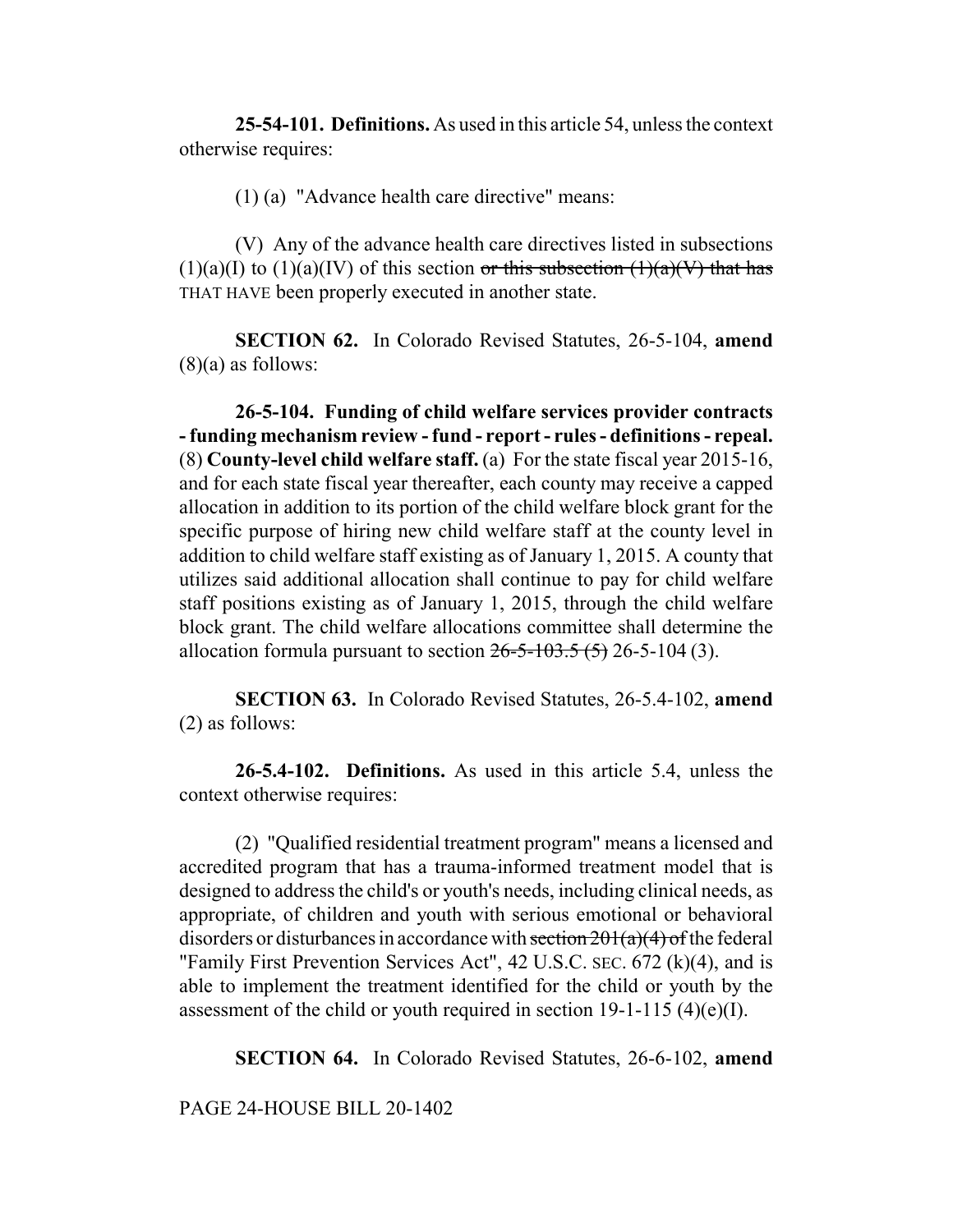(30.5) as follows:

**26-6-102. Definitions.** As used in this article 6, unless the context otherwise requires:

(30.5) "Qualified residential treatment program" means a licensed and accredited program that has a trauma-informed treatment model that is designed to address the child's or youth's needs, including clinical needs, as appropriate, of children and youth with serious emotional or behavioral disorders or disturbances in accordance with section  $201(a)(4)$  of the federal "Family First Prevention Services Act", 42 U.S.C. 672 (k)(4), and is able to implement the treatment identified for the child or youth by the assessment of the child or youth required in section  $19-1-115$  (4)(e)(I).

**SECTION 65.** In Colorado Revised Statutes, 38-33.3-209.4, **amend**  $(1)(b)$  as follows:

**38-33.3-209.4. Public disclosures required - identity of association - agent - manager - contact information.** (1) Within ninety days after assuming control from the declarant pursuant to section 38-33.3-303 (5), the association shall make the following information available to unit owners upon reasonable notice in accordance with subsection (3) of this section. In addition, if the association's address, designated agent, or management company changes, the association shall make updated information available within ninety days after the change:

(b) The name of the association's designated agent or management company, if any. together with the agent's or management company's license number if the agent or management company is subject to licensure under part 10 of article 61 of title  $12, C.R.S.;$ 

**SECTION 66.** In Colorado Revised Statutes, **repeal** 38-33.3-402 as follows:

**38-33.3-402. Manager licensing - condition precedent for enforcement of contract terms.** A person that is subject to licensure under part 10 of article 61 of title 12, C.R.S., shall at all times have and maintain a valid license when acting or purporting to act on behalf of the association. The association's agreement to pay a fee for the services of a community manager or to hold harmless or indemnify the community manager for any

PAGE 25-HOUSE BILL 20-1402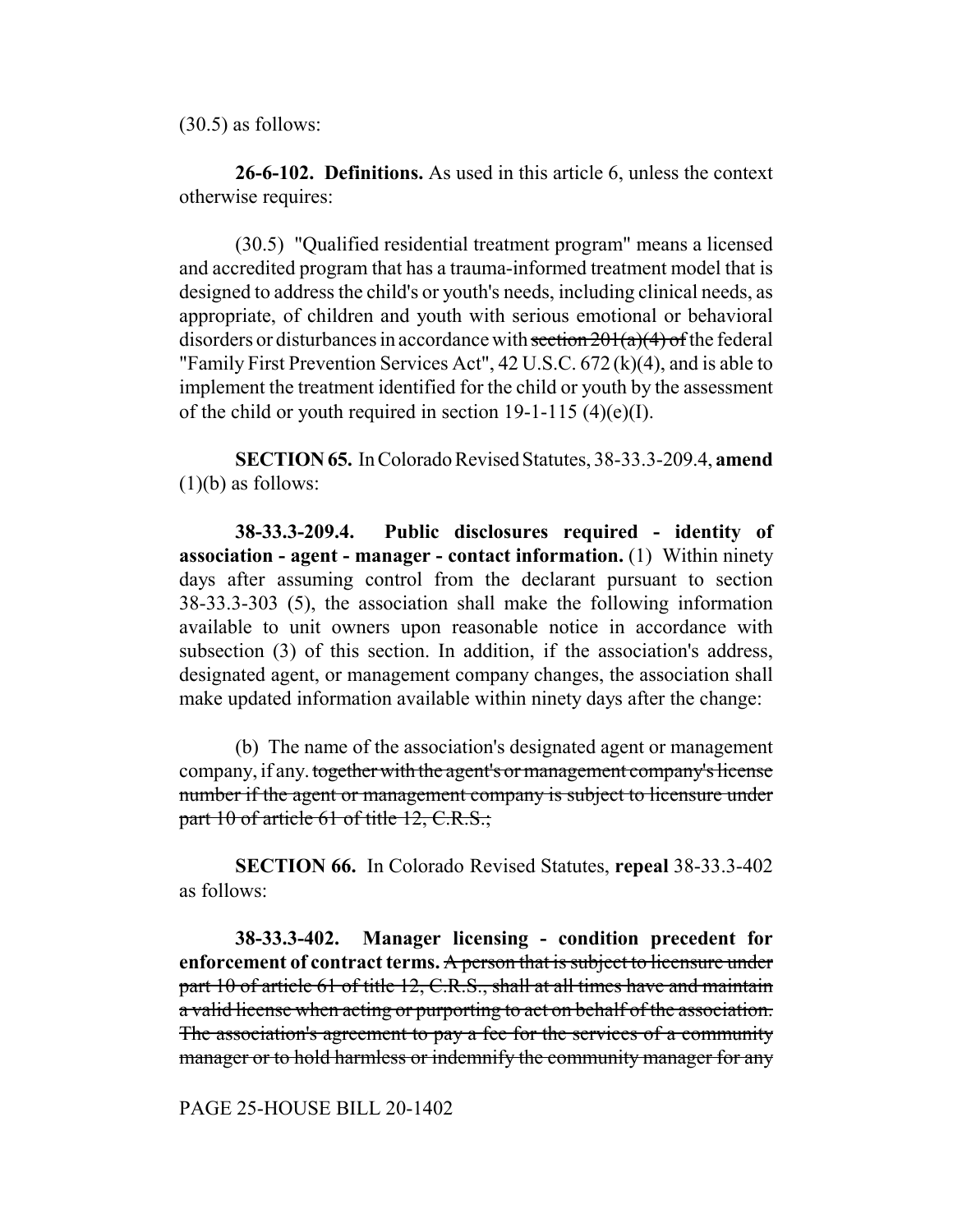act or omission in the course of providing those services is void and unenforceable for any period in which the manager's license is expired, suspended, or revoked.

**SECTION 67.** In Colorado Revised Statutes, 39-22-516.7, **amend** (6) as follows:

**39-22-516.7. Tax credit for innovative motor vehicles definitions - repeal.** (6) Except as provided in subsection (5) of this section, and notwithstanding the allowance of credits for any tax years commencing on or after January 1, 2013, but prior to January 1, 2014, under this section and section 39-22-516.5, no more than one tax credit shall be granted pursuant to this section and sections 39-22-516, 39-22-516.5, 39-22-516.5 and 39-22-516.8 for any individual motor vehicle.

**SECTION 68.** In Colorado Revised Statutes, 39-22-516.8, **amend** (15) as follows:

**39-22-516.8. Tax credit for innovative trucks - definitions repeal.** (15) No more than one tax credit shall be granted pursuant to this section and sections 39-22-516, 39-22-516.5, 39-22-516.5 and 39-22-516.7 for any individual motor vehicle or truck.

**SECTION 69.** In Colorado Revised Statutes, 39-26-123, **amend** (3)(b)(II) introductory portion as follows:

**39-26-123. Receipts - disposition - transfers of general fund surplus - sales tax holding fund - creation - definitions.** (3) For any state fiscal year commencing on or after July 1, 2013, the state treasurer shall credit eighty-five percent of all net revenue collected under this article 26 to the old age pension fund created in section 1 of article XXIV of the state constitution. The state treasurer shall credit to the general fund the remaining fifteen percent of the net revenue, less:

(b) (II) The amount credited to the housing development grant fund created in section 24-32-721 (1) under subsection  $\left(\frac{1}{b}\right)\left(\frac{1}{b}\right)$  (3)(b)(I) of this section is reduced by the following amounts:

**SECTION 70.** In Colorado Revised Statutes, 40-2-127, **amend** (3.5)(b) introductory portion as follows:

PAGE 26-HOUSE BILL 20-1402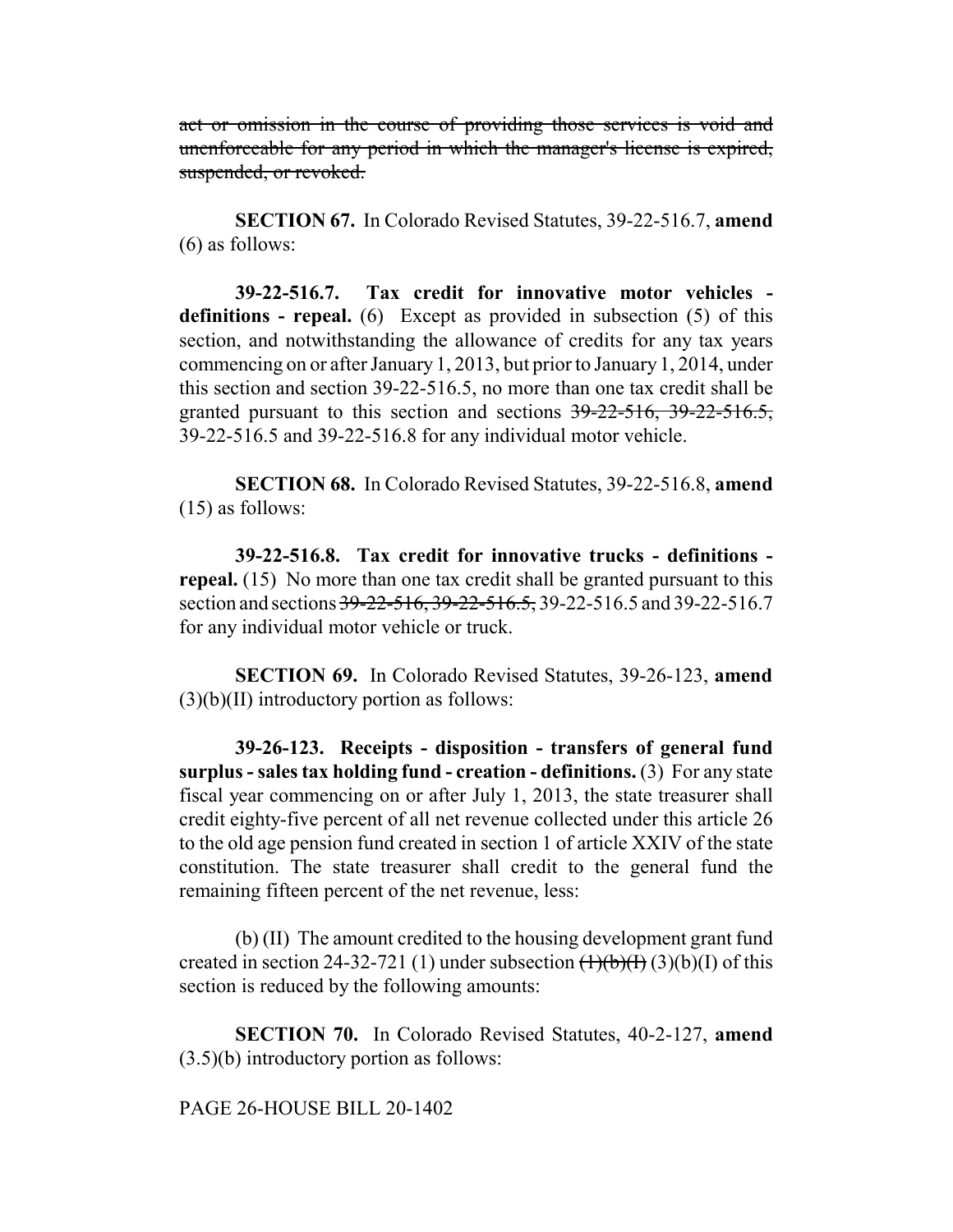**40-2-127. Community energy funds - community solar gardens - definitions - rules - legislative declaration - repeal.** (3.5) **Standards for construction and operation.** The following requirements apply to any community solar garden exceeding two megawatts:

(b) Following the development or acquisition by a qualifying retail utility of a community solar garden in which the qualifying retail utility retains ownership, the qualifying retail utility shall either use its own employees to operate and maintain the community solar garden or contract for operation and maintenance of the community solar garden by a contractor whose employees have access to an apprenticeship program registered with the United States department of labor's office of apprenticeship and training or with a state apprenticeship council recognized by that office; except that this apprenticeship requirement does not apply to:

**SECTION 71.** In Colorado Revised Statutes, 40-2-129, **amend**  $(1)(a)$  and  $(2)$  introductory portion as follows:

**40-2-129. New resource acquisitions - factors in determination - local employment - "best value" metrics.** (1) (a) When evaluating electric resource acquisitions and requests for a certificate of convenience and necessity for construction or expansion of generating facilities, including but not limited to pollution control or fuel conversion upgrades and conversion of existing coal-fired plants to natural gas plants, the commission shall consider, in all decisions involved in electric resource acquisition processes, best value regarding employment of Colorado labor, as defined in section 8-17-101 (2)(a), and positive impacts on the long-term economic viability of Colorado communities. To this end, the commission shall require utilities to obtain and provide to the commission the following information regarding "best value" employment metrics: The availability of training programs, including training through apprenticeship programs registered with the United States department of labor's office of apprenticeship and training or by state apprenticeship councils recognized by that office; employment of Colorado labor as compared to importation of out-of-state workers; long-term career opportunities; and industry-standard wages, health care, and pension benefits. When a utility proposes to construct new facilities of its own, the utility shall supply similar information to the commission.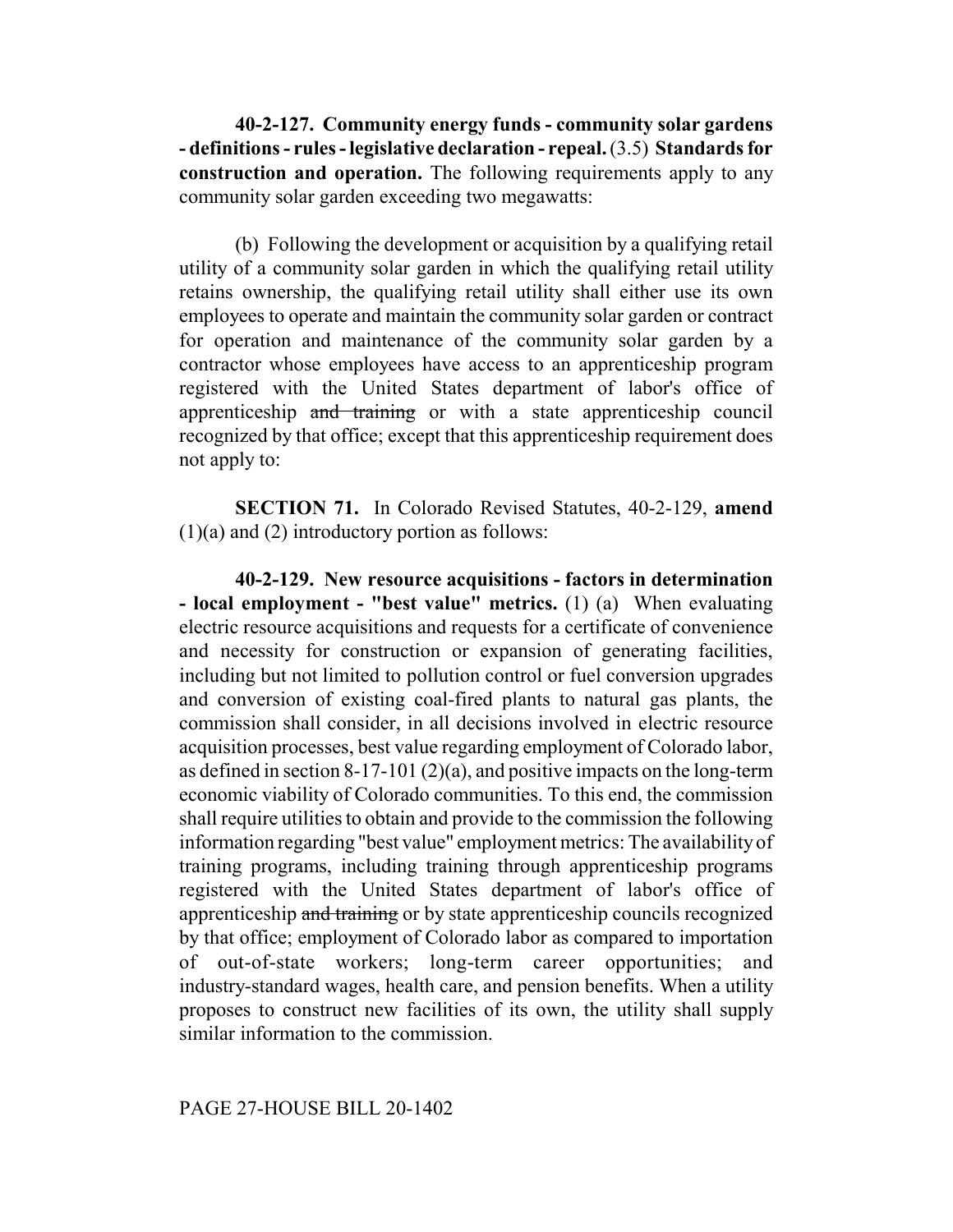(2) Following development or acquisition of a generating facility by a utility, for all generating facilities owned by the utility that do not emit carbon dioxide, the utility shall use utility employees or qualified contractors if the contractors' employees have access to an apprenticeship program registered with the United States department of labor's office of apprenticeship and training or by a state apprenticeship council recognized by that office; except that this apprenticeship requirement does not apply to:

**SECTION 72.** In Colorado Revised Statutes, 40-3.2-104, **amend**  $(5)(a)$  and  $(5)(b)$  as follows:

**40-3.2-104. Electricity utility demand-side management programs - rules - annual report - definition.** (5) The commission shall allow an opportunity for a utility's investments in cost-effective DSM programs to be more profitable to the utility than any other utility investment that is not already subject to special incentives. In complying with this subsection (5), the commission shall consider, without limitation, the following incentive mechanisms, which shall take into consideration the performance of the DSM program:

(a) An incentive to allow a rate of return on  $\overline{DSM}$  DEMAND-SIDE MANAGEMENT investments that is higher than the utility's rate of return on other investments;

(b) An incentive to allow the utility to accelerate the depreciation or amortization period for DSM DEMAND-SIDE MANAGEMENT investments;

**SECTION 73.** In Colorado Revised Statutes, 43-4-206, **amend** (2)(b) introductory portion as follows:

**43-4-206. State allocation.** (2) (b) Nothwithstanding NOTWITHSTANDING section  $24$ -1-136 (11)(a)(I), beginning in 1998, the department of transportation shall report annually to the transportation committee of the senate and the transportation and energy committee of the house of representatives concerning the revenue expended by the department pursuant to subsection (2)(a) of this section and, beginning in 2019, any state general fund money that is credited to the state highway fund pursuant to section 24-75-219 (5), any net proceeds of lease-purchase agreements executed as required by section 24-82-1303 (2)(a) that are credited to the state highway fund pursuant to section 24-82-1303 (4)(b) and

PAGE 28-HOUSE BILL 20-1402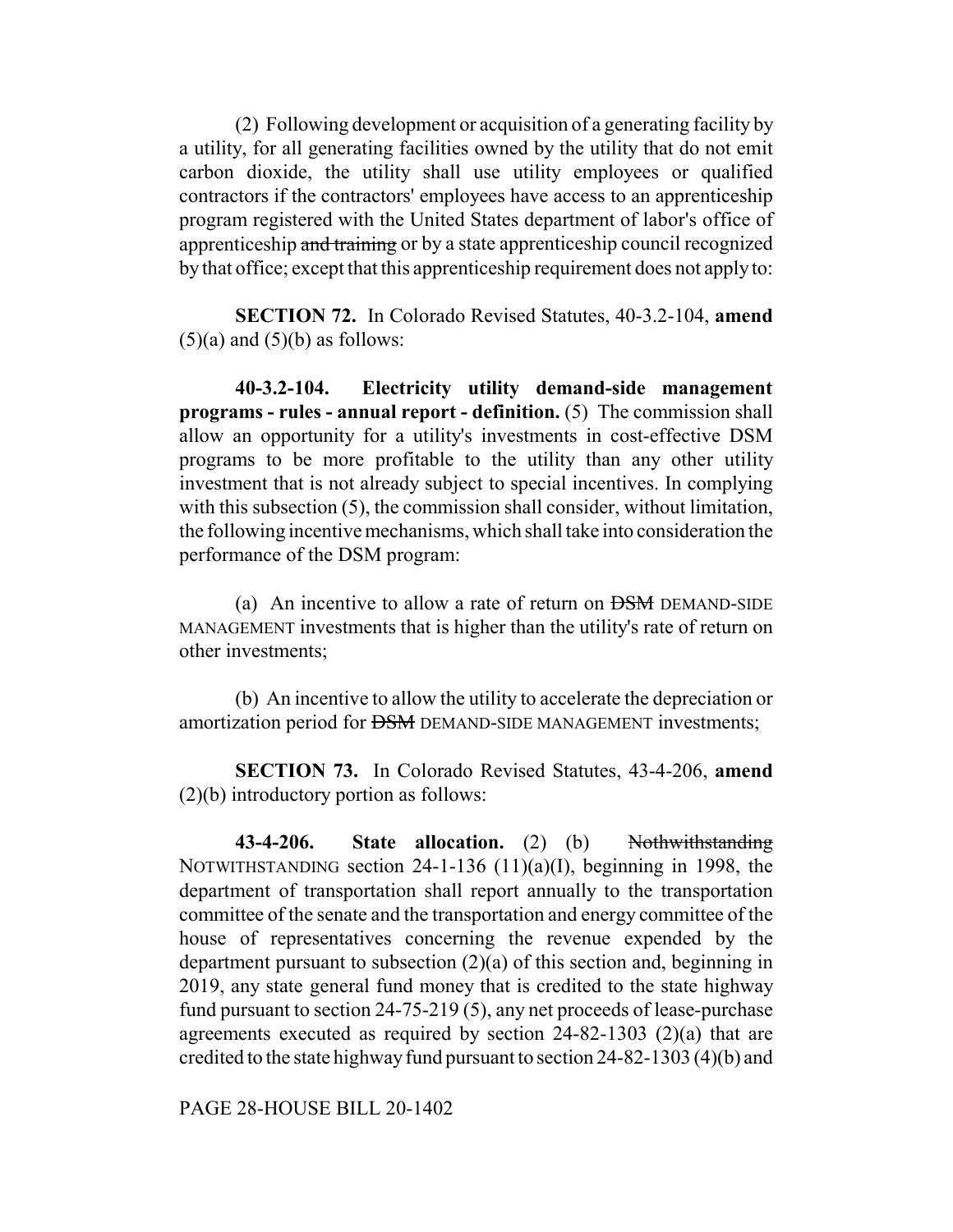expended by the department pursuant to subsection  $(1)(b)(V)$  of this section, and any net proceeds of transportation revenue anticipation notes issued as authorized by a ballot issue submitted to and approved by the registered electors of the state at the 2019 2020 statewide election pursuant to section 43-4-705 (13)(b) that are credited to the state highway fund pursuant to this section. The department shall present the report at the joint meeting required under section 43-1-113 (9)(a), and the report shall describe for each fiscal year, if applicable:

**SECTION 74.** In Colorado Revised Statutes, 44-10-202, **repeal**  $(1)(a)(I)$  as follows:

**44-10-202. Powers and duties of state licensing authority - rules - legislative declaration - repeal.** (1) **Powers and duties.** The state licensing authority shall:

(a) Develop and maintain a seed-to-sale tracking system that tracks regulated marijuana from either the seed or immature plant stage until the regulated marijuana or regulated marijuana product is sold to a patient at a medical marijuana store or to a customer at a retail marijuana store or a retail marijuana hospitality and sales business to ensure that no regulated marijuana grown or processed by a medical marijuana business or retail marijuana business is sold or otherwise transferred except by a medical or retail marijuana store or a retail marijuana hospitality and sales business; except that the medical marijuana or medical marijuana product is no longer subject to the tracking system once the medical marijuana or medical marijuana product has been:

(I) Transferred to a medical research facility pursuant to section  $25-1.5-106.5(5)(b)$ ; or

**SECTION 75.** In Colorado Revised Statutes, 44-33-106, **amend** (1) as follows:

**44-33-106. Gambling payment intercept cash fund - creation gifts, grants, donations - intercepts for restitution.** (1) There is hereby created in the state treasury the gambling payment intercept cash fund, referred to in this section as the "fund". The fund shall consist of any money deposited in the fund pursuant to section  $44-33-105$  (3), any allocations made to the fund pursuant to section  $24-33.5-506$  (1)(e.5)(I), any other

PAGE 29-HOUSE BILL 20-1402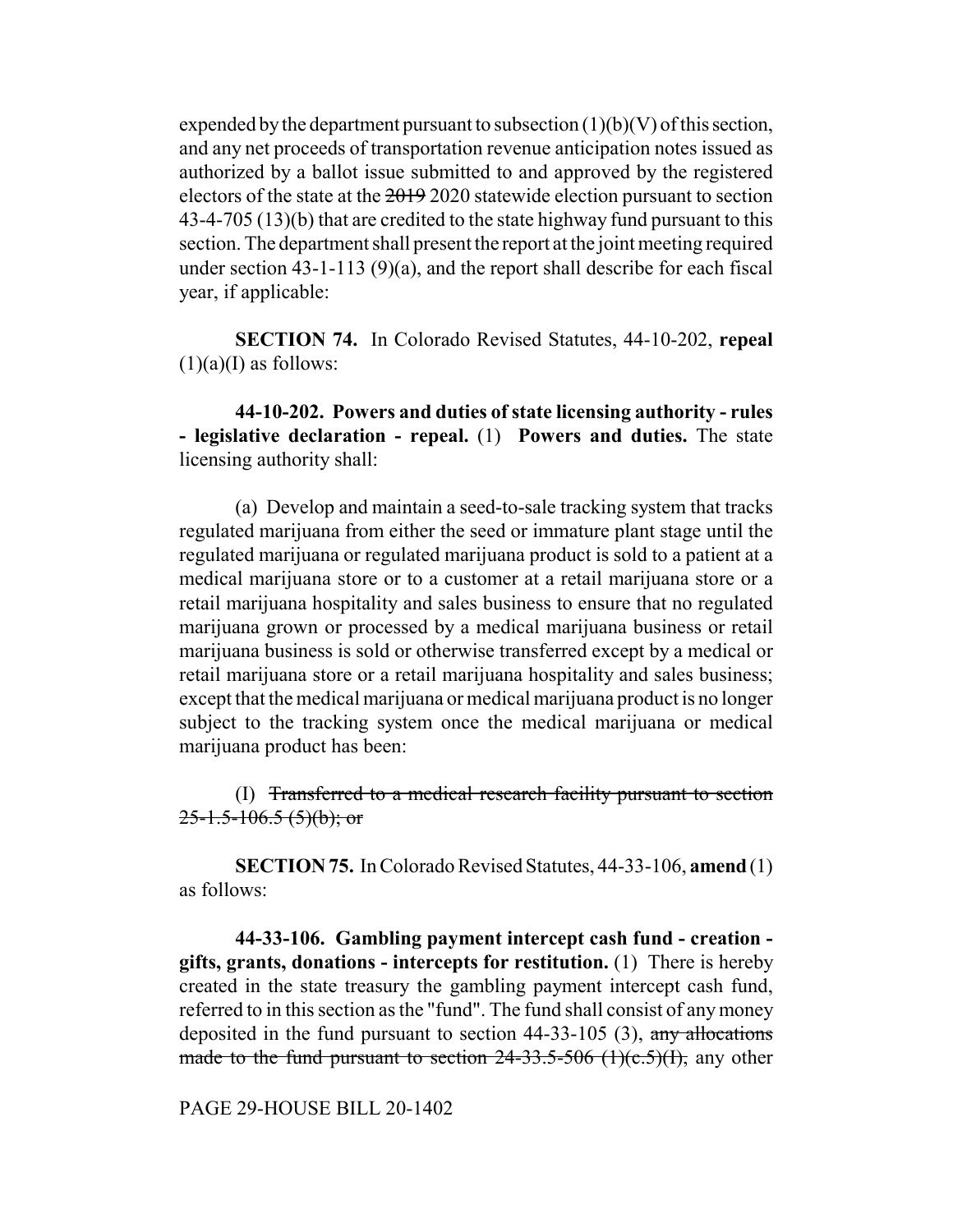money appropriated to the fund by the general assembly, and any gifts, grants, or donations from private or public sources, that the department is hereby authorized to seek and accept for the purposes set forth in this section. All private and public funds received through gifts, grants, or donations shall be transmitted to the state treasurer, who shall credit the same to the fund. The state treasurer shall also credit to the fund any money that is allocated thereto pursuant to section  $24-33.5-506$  (1)(c.5)(I).

**SECTION 76. Safety clause.** The general assembly hereby finds, determines, and declares that this act is necessary for the immediate preservation of the public peace, health, or safety.

 $\mathcal{L}_\text{max}$  and the contract of the contract of the contract of the contract of the contract of the contract of KC Becker Leroy M. Garcia SPEAKER OF THE HOUSE **PRESIDENT OF** OF REPRESENTATIVES THE SENATE

Robin Jones Cindi L. Markwell CHIEF CLERK OF THE HOUSE SECRETARY OF OF REPRESENTATIVES THE SENATE

APPROVED\_\_\_\_\_\_\_\_\_\_\_\_\_\_\_\_\_\_\_\_\_\_\_\_\_\_\_\_\_\_\_\_\_\_\_\_\_\_\_\_

(Date and Time)

 Jared S. Polis GOVERNOR OF THE STATE OF COLORADO

 $\mathcal{L}_\text{max}$  and the contract of the contract of the contract of the contract of the contract of the contract of the contract of the contract of the contract of the contract of the contract of the contract of the contrac

PAGE 30-HOUSE BILL 20-1402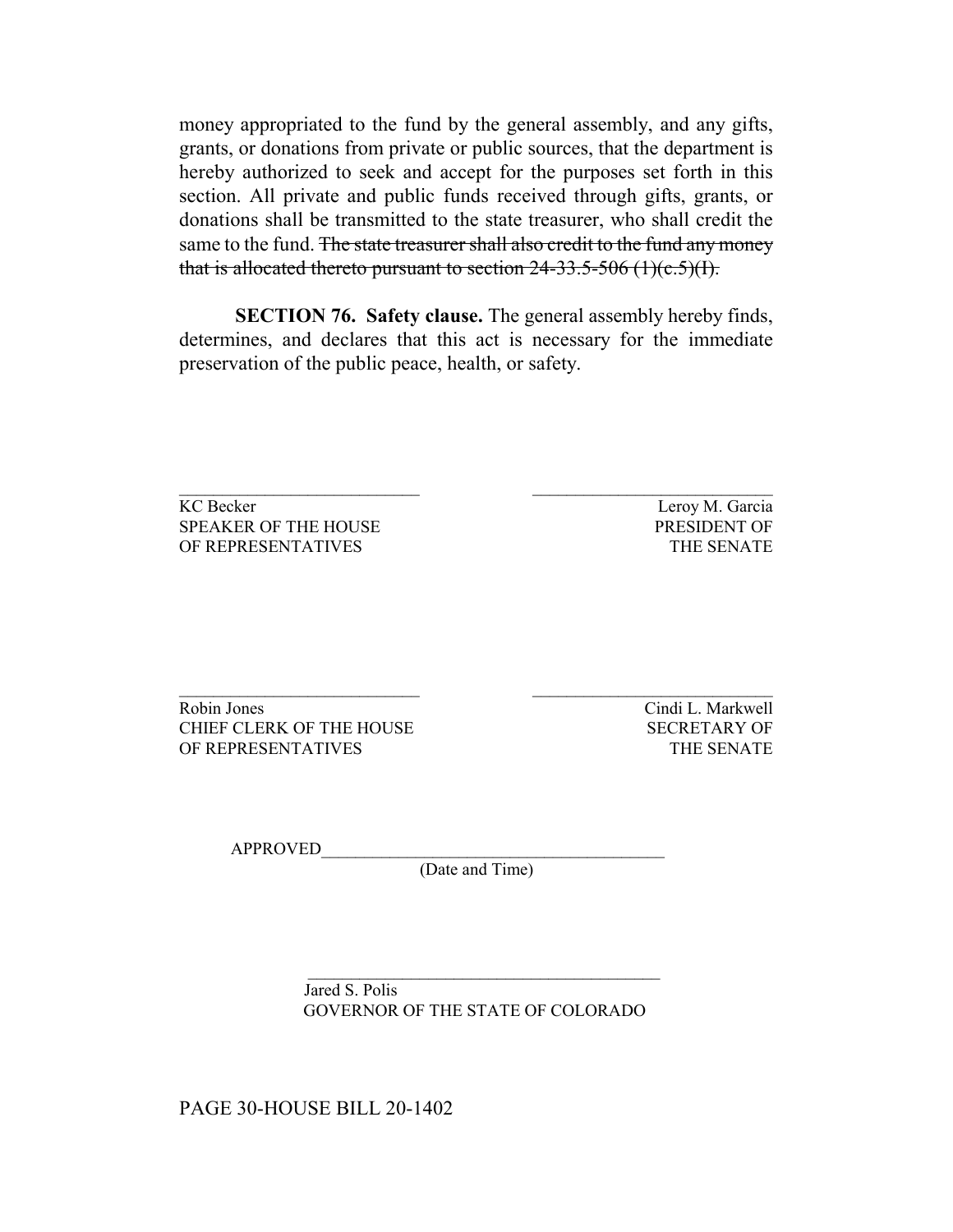## **APPENDIX**

| <b>C.R.S.</b><br><b>Section</b>                                                  | <b>Section</b><br>in bill | <b>Reason for Amendment</b>                                                                                                                                                                                                                                                                                                                                                                                                                                                                 |
|----------------------------------------------------------------------------------|---------------------------|---------------------------------------------------------------------------------------------------------------------------------------------------------------------------------------------------------------------------------------------------------------------------------------------------------------------------------------------------------------------------------------------------------------------------------------------------------------------------------------------|
| $1 - 2 - 213.3$<br>(7)(a)(I)<br>(as it will<br>become effective<br>July 1, 2020) | 1                         | Corrects an internal reference to correspond with<br>the renumbering of provisions. Senate second<br>reading floor amendment L.008 added a new<br>subsection $(1)$ to section 1-2-213.3 resulting in the<br>renumbering of subsections within the section;<br>however, the conforming amendment in this<br>section was not made. (See the 2019 Senate<br>Journal for April 11 and April 23, pages 768 and<br>1028, and SB19-235, chapter 329, page 3048,<br>Session Laws of Colorado 2019.) |
| $5-16-105(3)(c)$                                                                 | $\overline{2}$            | Updates the web address to the Colorado Attorney<br>General's informational page about the Colorado<br>Fair Debt Collection Practices Act.                                                                                                                                                                                                                                                                                                                                                  |
| $6-1-1202(5)$                                                                    | 3                         | Amends provisions of the "Colorado Peer-to-peer<br>Car Sharing Act" to apply a consistent use of<br>defined terms throughout the act. (See section<br>6-1-1202, C.R.S. 2019.)                                                                                                                                                                                                                                                                                                               |
| $6-1-1203(8)(a)$                                                                 | $\overline{4}$            | Same as section 6-1-1202 (5).                                                                                                                                                                                                                                                                                                                                                                                                                                                               |
| 6-1-1205 IP(2)                                                                   | 5                         | Same as section 6-1-1202 (5).                                                                                                                                                                                                                                                                                                                                                                                                                                                               |
| $6-1-1211$ IP(1)                                                                 | 6                         | Same as section 6-1-1202 (5).                                                                                                                                                                                                                                                                                                                                                                                                                                                               |
| 7-90-203.8 $(1)(c)$<br>(as it will<br>become effective<br>July 1, 2020)          | 7                         | Changes "shares" to "owner's interest"<br>as a<br>conforming amendment to<br>SB19-086.<br>(See<br>SB19-086, chapter 166, page 1917, Session Laws<br>of Colorado 2019.)                                                                                                                                                                                                                                                                                                                      |
| 7-108-501<br>(1)(a)(IV)<br>(as it will<br>become effective<br>July 1, 2020)      | 8                         | Corrects an error originating in the introduced<br>version of SB19-086 that resulted in an incorrect<br>internal reference to a provision of the articles of<br>incorporation limiting liability for taking a<br>business or corporate opportunity. (See SB19-086,<br>chapter 166, page 1933, Session Laws of Colorado<br>2019.)                                                                                                                                                            |
| $8-14.3-202(2)$                                                                  | 9                         | Updates the name of a federal office. (See<br>https://www.dol.gov/general/topic/training/appre<br>nticeship)                                                                                                                                                                                                                                                                                                                                                                                |
| $10-3-503$ (1)(g)                                                                | 10                        | As part of a nonsubstantive revision of laws                                                                                                                                                                                                                                                                                                                                                                                                                                                |

# PAGE 31-HOUSE BILL 20-1402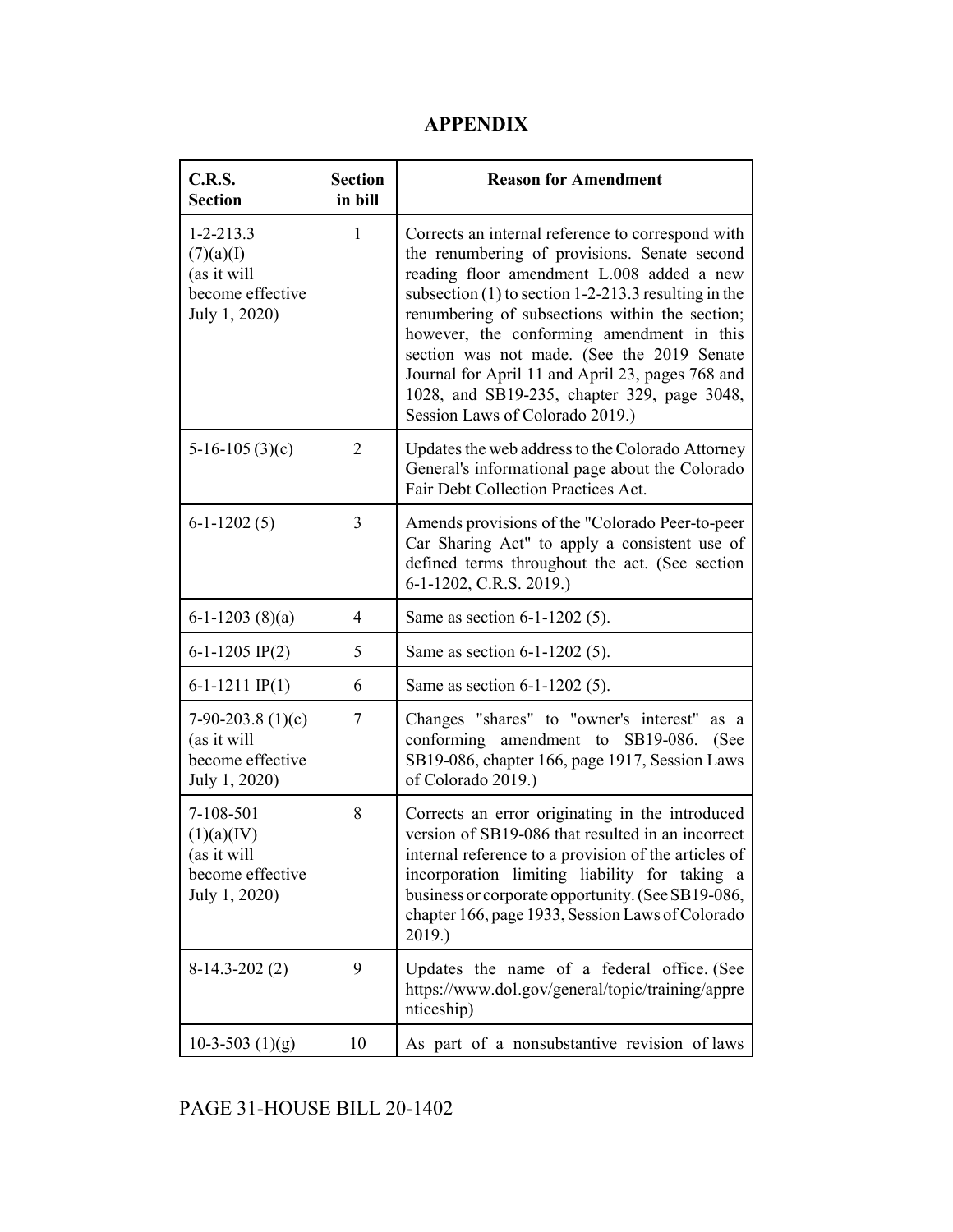|                                                                           |    | concerning health care coverage, provisions<br>addressing prepaid dental health plans and health<br>maintenance organizations were relocated to<br>different parts within title 10 by SB92-104. During<br>the same legislative session, SB92-012 added<br>section 10-3-503, which references the statutory<br>location of prepaid dental health plans and health<br>maintenance organizations prior to the relocation;<br>therefore, to conform with the changes made by<br>SB92-104, the references are being updated. (See<br>the editor's note following section 10-3-503 C.R.S.<br>2019 and SB92-012, chapter 203, page 1431 and<br>SB92-104, chapter 207, pages 1617, 1694, 1714,<br>and 1728, Session Laws of Colorado 1992.) |
|---------------------------------------------------------------------------|----|-------------------------------------------------------------------------------------------------------------------------------------------------------------------------------------------------------------------------------------------------------------------------------------------------------------------------------------------------------------------------------------------------------------------------------------------------------------------------------------------------------------------------------------------------------------------------------------------------------------------------------------------------------------------------------------------------------------------------------------|
| 10-3-903<br>(2)(h)                                                        | 11 | Updates an internal reference to correspond with<br>the relocation of section 10-16-104 $(18)(b)(III)$ to<br>section 10-16-104 (18)(b.5). (See HB19-1301,<br>chapter 192, page 2112, Session Laws of Colorado<br>2019.)                                                                                                                                                                                                                                                                                                                                                                                                                                                                                                             |
| $10-4-614(2)$                                                             | 12 | Corrects an internal reference to the definition of<br>"inflatable restraint system" located in the<br>transportation provisions of the Code of Federal<br>Regulations.                                                                                                                                                                                                                                                                                                                                                                                                                                                                                                                                                             |
| 10-4-1201 $(6)(a)$                                                        | 13 | Corrects the name of a federal act. (See Pub.L.<br>99-563 and Pub.L. 97-45.)                                                                                                                                                                                                                                                                                                                                                                                                                                                                                                                                                                                                                                                        |
| 10-7-802<br>(5)(a)(I)<br>(as it will<br>become effective<br>July 1, 2020) | 14 | Corrects the name of a federal act. (See Pub.L.<br>93-406.)                                                                                                                                                                                                                                                                                                                                                                                                                                                                                                                                                                                                                                                                         |
| $10-11-124(1)(c)$                                                         | 15 | Section 1061 (a) $(7)$ of the federal Dodd-Frank<br>Wall Street Reform and Consumer Protection Act<br>transferred the authority to administer, enforce,<br>otherwise implement the Real Estate<br>and<br>Settlement Procedures Act (RESPA) from the<br>Department of Housing and Urban Development<br>(HUD) to the Consumer Financial Protection<br>Bureau (CFPB), effective July 21, 2011. Certain<br>agency rules, as set out in the Code of Federal<br>Regulations, governing RESPA were relocated<br>from HUD to CFPB, necessitating an update to the<br>statutory definition of "required use", which is<br>dependent on the definition found in the Code of                                                                   |

PAGE 32-HOUSE BILL 20-1402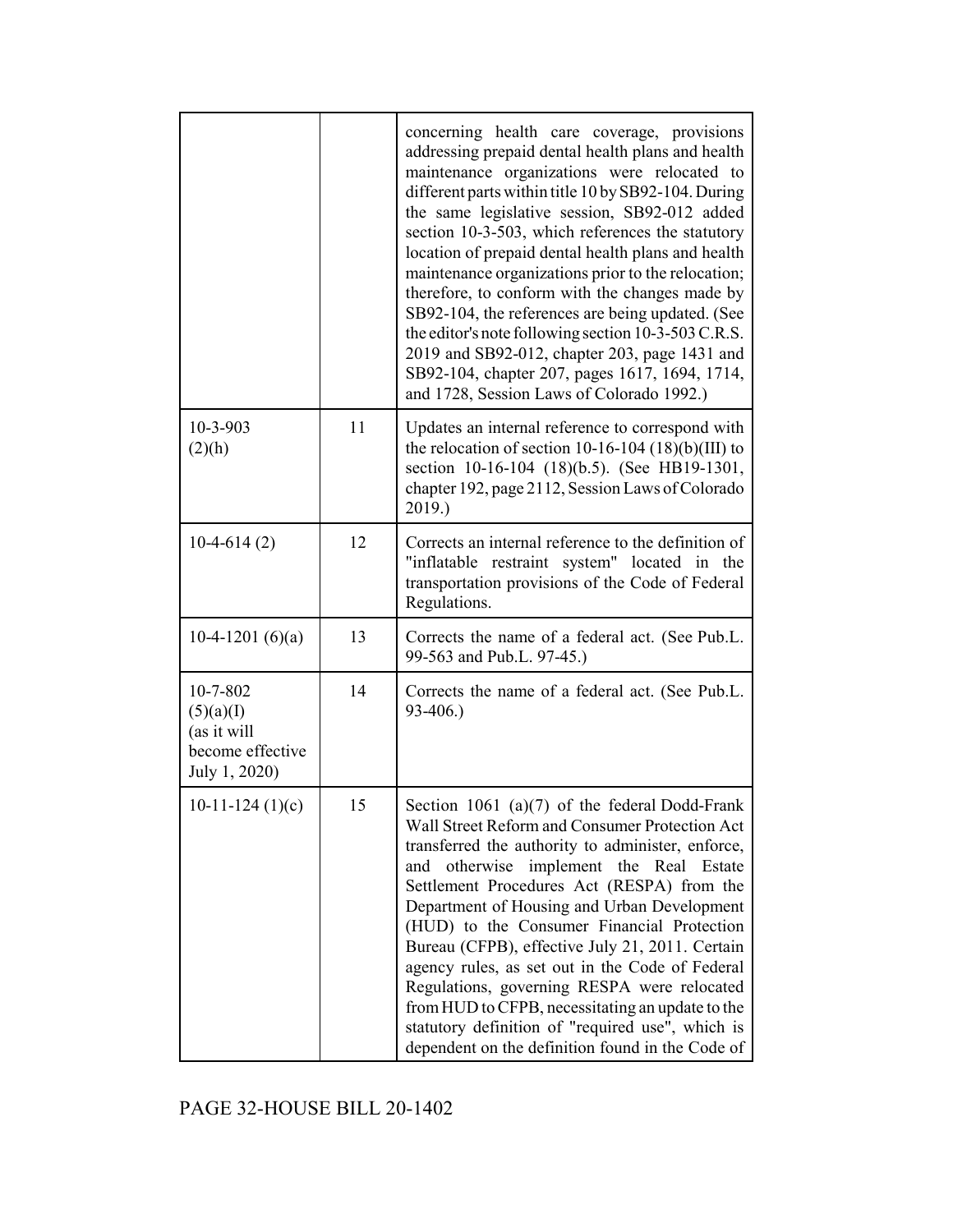|                                     |    | Federal Regulations. (See Pub.L. 111-203, 76 FR<br>78977, 79 FR 34224, and 12 CFR 1024.2.)                                                                                                                                                                                                                                                    |
|-------------------------------------|----|-----------------------------------------------------------------------------------------------------------------------------------------------------------------------------------------------------------------------------------------------------------------------------------------------------------------------------------------------|
| $10-16-102$<br>$(22)(a)$ and $(29)$ | 16 | Corrects the name of a federal act. (See Pub.L.<br>$111 - 148.$                                                                                                                                                                                                                                                                               |
| 10-16-1009<br>(1)(k)                | 17 | Corrects an error in SB04-105 that resulted in an<br>incorrect internal reference to the premium<br>collection services provisions for health care<br>coverage cooperatives. (See section 6-18-206<br>$(1)(1)$ and $(2)(e)$ , C.R.S. 2003, and SB04-105,<br>chapter 274, page 1000, Session Laws of Colorado<br>2004.)                        |
| $11-41-114(1)(k)$                   | 18 | Corrects the name of a federal act. (See Pub.L.<br>95-128, title VI, $\S601(a)(1)$ .)                                                                                                                                                                                                                                                         |
| 12-30-102 $(4)(f)$                  | 19 | Standardizes how the federal drug enforcement<br>agency is cited and clarifies that the referenced<br>drug enforcement administration is the federal<br>drug enforcement administration.                                                                                                                                                      |
| 12-240-107<br>(3)(s)(II)            | 20 | See section 12-30-102 $(4)(f)$ .                                                                                                                                                                                                                                                                                                              |
| 12-240-108<br>(1)(a)(II)            | 21 | Same as section 12-30-102 (4)(f).                                                                                                                                                                                                                                                                                                             |
| $12 - 280 - 103(7)$                 | 22 | Same as section 12-30-102 (4)(f).                                                                                                                                                                                                                                                                                                             |
| 13-4-102<br>(2)(m.5)                | 23 | Repeals internal references and text dependent on<br>part 10 of article 61 of title 12 due to the repeal of<br>the part, effective July 1, 2018. (See HB13-1277,<br>chapter 352, page 2054, Session Laws of Colorado<br>2013.)                                                                                                                |
| $14-14-102(9)$                      | 24 | Repeals an internal reference to article 54.7 of title<br>24 due to the repeal of the article, effective July 1,<br>2002. (See SB02-231, chapter 278, page 1090,<br>Session Laws of Colorado 2002.)                                                                                                                                           |
| $16 - 8.5 - 101$<br>(19)(c)         | 25 | Corrects a grammatical error in SB19-223. An<br>amendment in the senate judiciary committee<br>report amending the introduced version of the bill<br>struck language essential to the sentence structure.<br>(See the 2019 Senate Journal for April 15, page<br>834, and SB19-223, chapter 227, page 2273,<br>Session Laws of Colorado 2019.) |
| $16 - 8.5 - 116(12)$                | 26 | Changes an internal reference added by SB19-223                                                                                                                                                                                                                                                                                               |

PAGE 33-HOUSE BILL 20-1402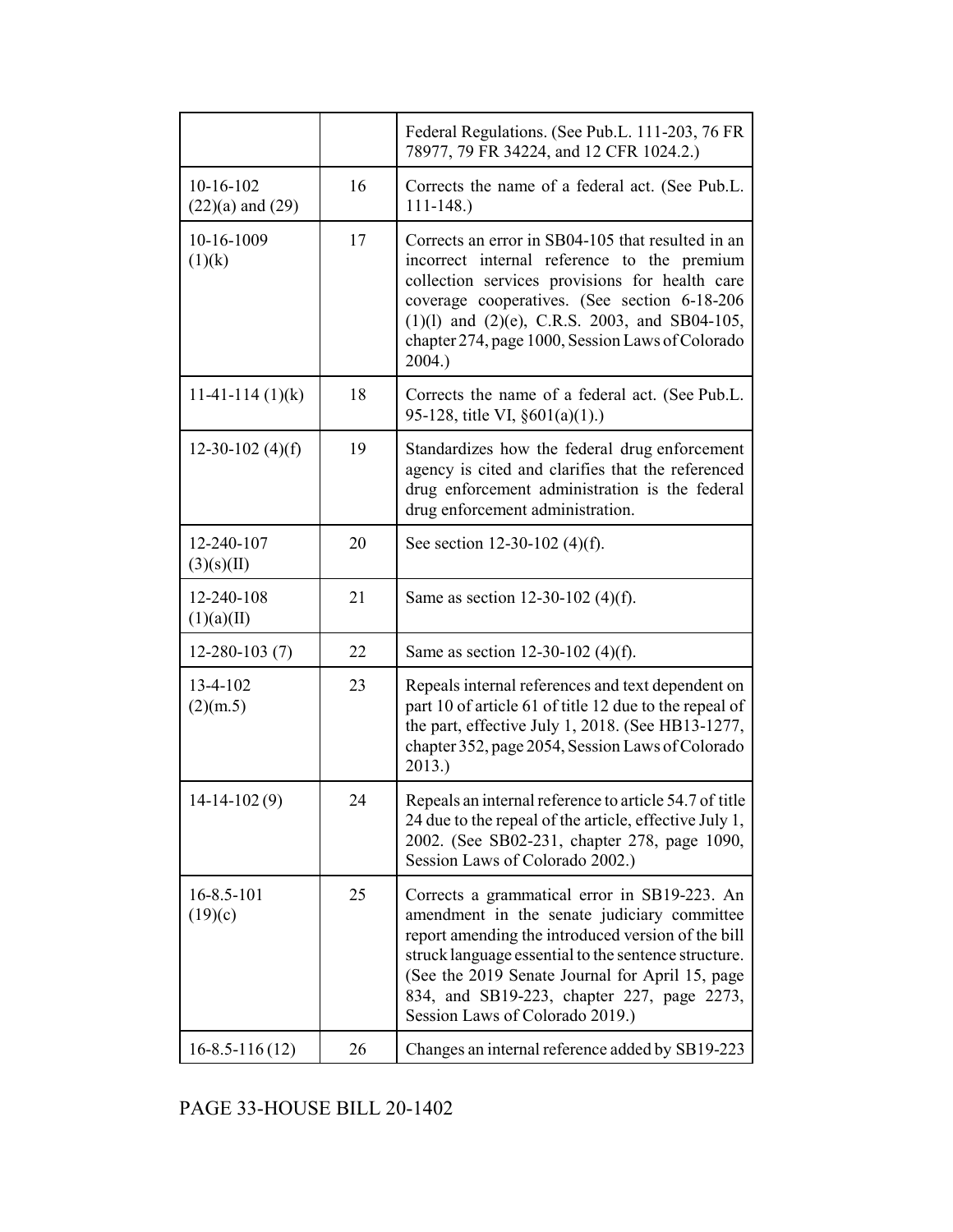|                         |    | to conform with changes made by HB19-1275.<br>House Bill 19-1275 repealed and reenacted part 7<br>of article 72 of title 24, which resulted in the<br>relocation of section 24-72-702.5 in substantially<br>the same form to section 24-72-705. During the<br>same legislative session, SB19-223 repealed and<br>reenacted section 16-8.5-116, which included an<br>internal reference to section 24-72-702.5 in<br>subsection (12). Because both bills passed<br>concurrently, the internal reference added by<br>SB19-223 was not updated. (See SB19-223,<br>chapter 227, page 2284, and HB19-1275, chapter<br>295, pages 2732 and 2739, Session Laws of<br>Colorado 2019.) |
|-------------------------|----|-------------------------------------------------------------------------------------------------------------------------------------------------------------------------------------------------------------------------------------------------------------------------------------------------------------------------------------------------------------------------------------------------------------------------------------------------------------------------------------------------------------------------------------------------------------------------------------------------------------------------------------------------------------------------------|
| $16-10-404(1)(b)$       | 27 | Changes an internal reference to correspond with<br>the renumbering of subsections in section<br>16-8.5-101. (See SB19-223, chapter 227, page<br>2273, Session Laws of Colorado 2019.)                                                                                                                                                                                                                                                                                                                                                                                                                                                                                        |
| $17 - 18 - 127(2)$      | 28 | Adds a future-repeal provision to this section to<br>conform to standard drafting practices. The error<br>originated in the senate appropriations committee<br>report amending the introduced version of<br>SB19-172. (See the 2019 Senate Journal for April<br>12, page 788; SB19-172, chapter 365, page 3360,<br>Session Laws of Colorado 2019; and the Colorado<br>Legislative Drafting Manual, section 7.3.4.3,<br>Special Rule for Certain Correction Bills, pages<br>7-7 and 7-8, revised January 24, 2020.)                                                                                                                                                            |
| 17-22.5-302<br>(1.5)(a) | 29 | Repeals an internal reference to the "literacy<br>corrections program" due to the repeal of the<br>program, effective July 1, 1991. (See HB88-1150,<br>chapter 119, page 696, Session Laws of Colorado<br>1988.)                                                                                                                                                                                                                                                                                                                                                                                                                                                              |
| 17-22.5-405<br>(1)(g)   | 30 | Same as section 17-22.5-302 $(1.5)(a)$ .                                                                                                                                                                                                                                                                                                                                                                                                                                                                                                                                                                                                                                      |
| $17-26-118(3)(i)$       | 31 | Same as section $16-10-404$ (1)(b).                                                                                                                                                                                                                                                                                                                                                                                                                                                                                                                                                                                                                                           |
| $19-1-102(1.9)$         | 32 | Because state department is not defined for this<br>provision, the name of the department is being<br>added to clarify that the department is the<br>department of human services created in section<br>24-1-120. (See the 2019 Digest of Bills, page 160<br>and HB19-1308, chapter 256, page 2458, Session<br>Laws of Colorado 2019.)                                                                                                                                                                                                                                                                                                                                        |

PAGE 34-HOUSE BILL 20-1402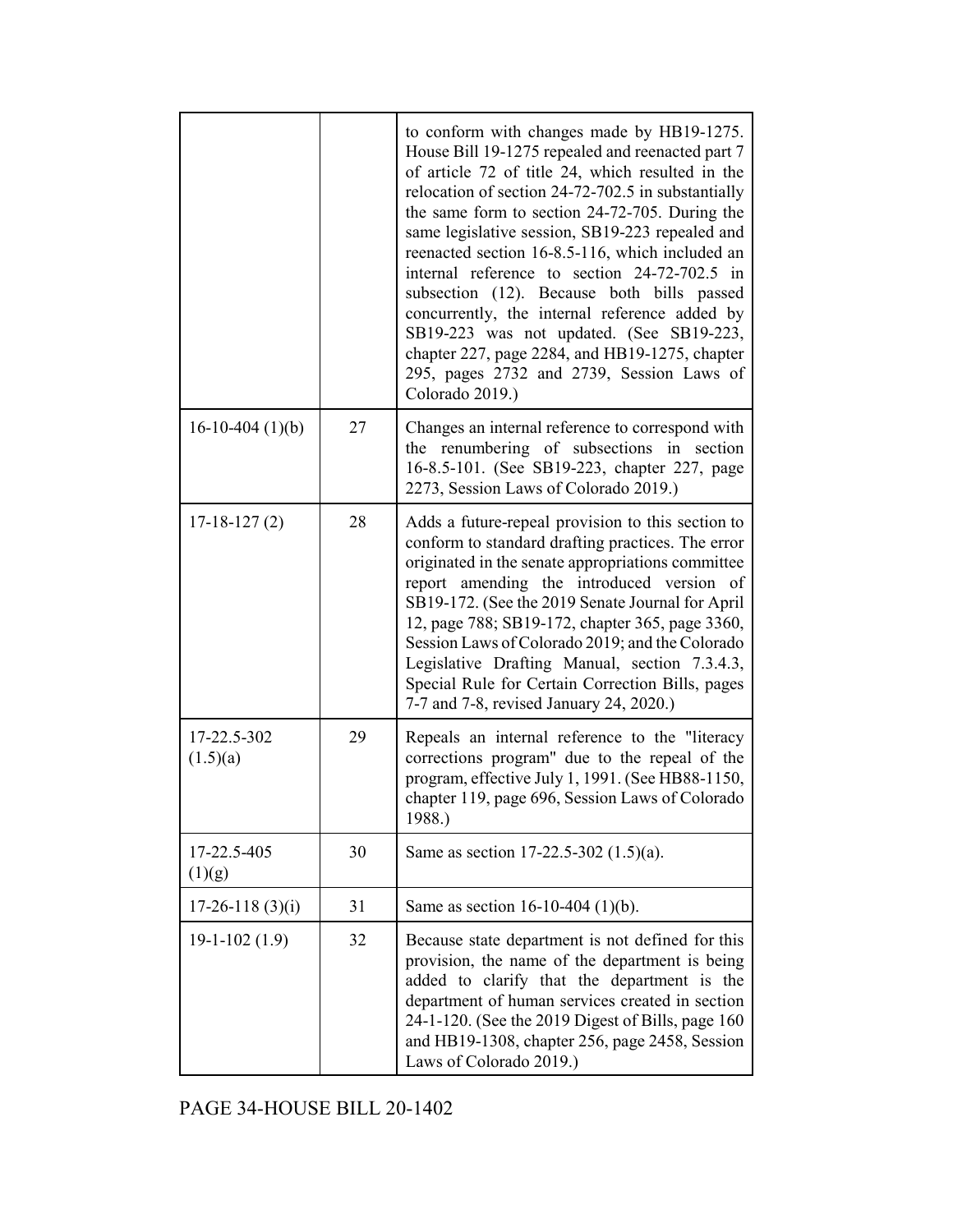| $19-1-103(87.9)$                                 | 33 | Corrects an internal reference to provisions in<br>federal<br>law<br>associated<br>with the<br>qualified<br>residential treatment program that are included in<br>section 201(a)(4) of federal House Bill 253 of the<br>115th Congress. (See Pub.L. 115-123, enacted<br>February 9, 2018, House Bill 253 as introduced in<br>the 115th Congress, and HB19-1308, chapter 256,<br>pages 2456, 2458, and 2461, Session Laws of<br>Colorado 2019.) |
|--------------------------------------------------|----|------------------------------------------------------------------------------------------------------------------------------------------------------------------------------------------------------------------------------------------------------------------------------------------------------------------------------------------------------------------------------------------------------------------------------------------------|
| $19-1-104(1)(i)$                                 | 34 | Changes an internal reference to correspond with<br>the relocation of certain provisions in article 10.5<br>of title 27 to part 2 of article 10 of title 25.5. (See<br>HB13-1314, chapter 323, pages 1742 and 1744,<br>Session Laws of Colorado 2013.)                                                                                                                                                                                         |
| 19-1-129                                         | 35 | • Same as section 19-1-102 (1.9).<br>• See the 2019 Digest of Bills, page 150 and<br>SB19-228, chapter 276, page 2603, Session Laws<br>of Colorado 2019.                                                                                                                                                                                                                                                                                       |
| 19-1-306<br>(11)(b)(III)                         | 36 | Updates an internal reference to conform with<br>SB18-092, which changed references in statute<br>from "county department(s) of social services", or<br>similar terms, to "county department(s) of human<br>or social services". (See SB18-092, chapter 38,<br>page 396, Session Laws of Colorado 2018.)                                                                                                                                       |
| $22 - 2 - 145$<br>$(2)(b)(VI)$ and<br>(2)(b)(IX) | 37 | Corrects an error originating in the house<br>committee report<br>education<br>amending<br>the<br>introduced version of HB19-1110 in which "small<br>rural school district" as defined in section<br>$22-7-1211$ (4) was incorrectly referred to as a<br>"small school district". (See the 2019 House<br>Journal for February 8, page 227 and HB19-1110,<br>chapter 412, page 3624, Session Laws of Colorado<br>2019.)                         |
| $22 - 20.5 - 104(4)$                             | 38 | Because state board is not defined for the article,<br>part, or section, the name of the board is being<br>added to clarify that the referenced board is the<br>board of education created and existing pursuant<br>to section 1 of article IX of the state constitution.<br>(See the 2019 Digest of Bills, page 65 and<br>HB19-1134, chapter 407, page 3594, Session<br>Laws of Colorado 2019.)                                               |
| $22 - 35 - 103(1)$                               | 39 | Same as section 8-14.3-202 (2).                                                                                                                                                                                                                                                                                                                                                                                                                |

PAGE 35-HOUSE BILL 20-1402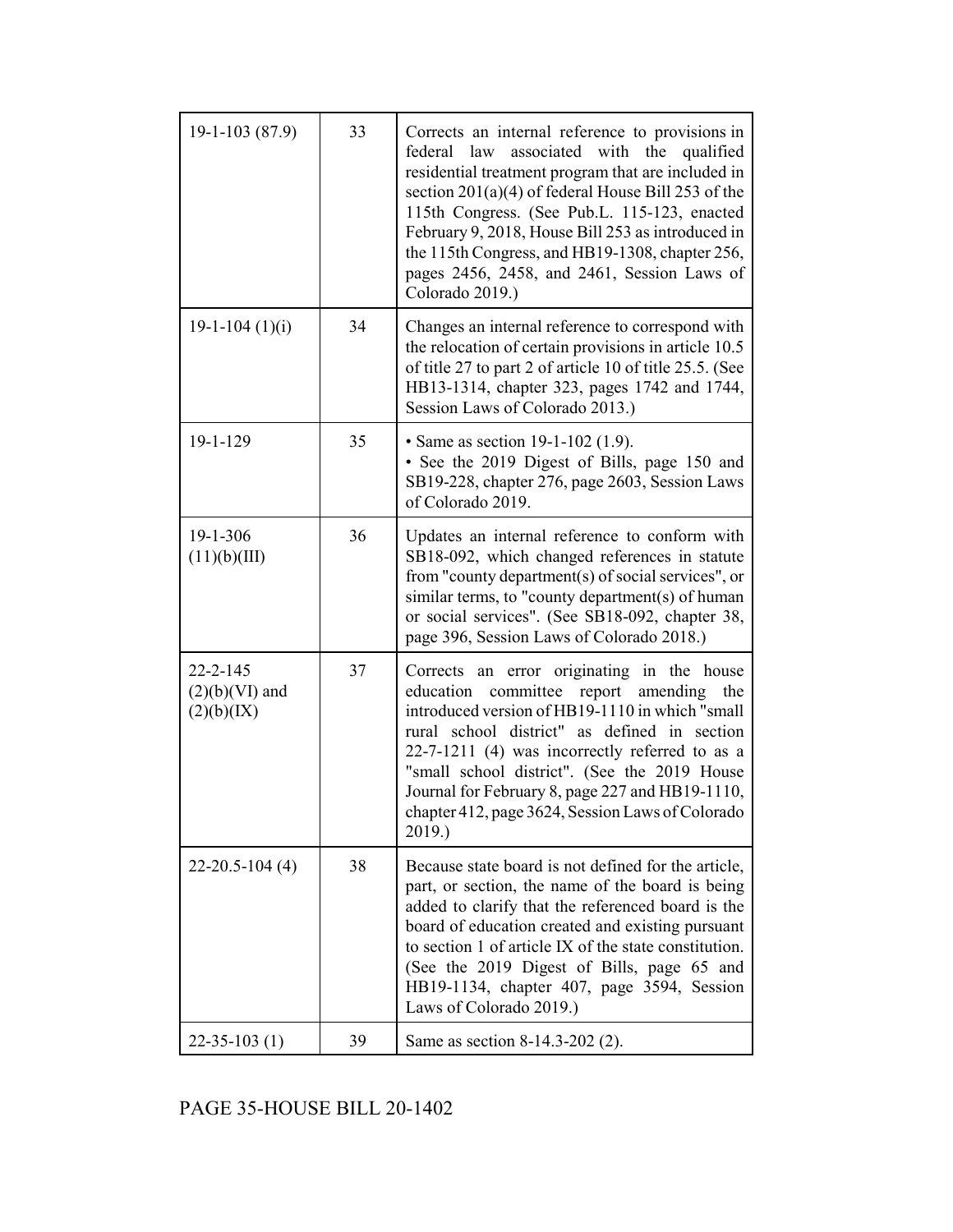| 22-97-203<br>$(2)$ and $(3)(b)$ | 40 | Corrects an error originating in the introduced<br>version of HB19-1277 that resulted in an incorrect<br>internal reference to the provision listing the<br>criteria used by the state board of education to<br>award computer science education grants. (See<br>HB19-1277, chapter 353, page 3256, Session<br>Laws of Colorado 2019.)  |
|---------------------------------|----|-----------------------------------------------------------------------------------------------------------------------------------------------------------------------------------------------------------------------------------------------------------------------------------------------------------------------------------------|
| 22-99-103<br>(5)(a)(XI)         | 41 | Corrects an internal reference to the federal<br>"Individuals<br>Disabilities<br>with<br>Education<br>Improvement Act". The error originated in a house<br>second reading floor amendment to SB19-246.<br>(See the 2019 House Journal for May 1, page 1792)<br>and SB19-246, chapter 151, page 1796, Session<br>Laws of Colorado 2019.) |
| 23-60-202<br>(1)(c)(II)         | 42 | Changes an internal reference to correspond with<br>the relocation of section 24-33.5-110 to section<br>24-33.5-1606.5 (4). (See HB12-1283, chapter 240,<br>page 1123, Session Laws of Colorado 2012.)                                                                                                                                  |
| $24-1-120(5)(i)$                | 43 | Changes an internal reference to correspond with<br>the relocation of the "Colorado Homeless Youth<br>Services Act" from article 5.9 of title 26 to section<br>24-32-723. (See HB11-1230, chapter 170, page<br>588, Session Laws of Colorado 2011.)                                                                                     |
| 24-33.5-705.4<br>(2)(b)         | 44 | reference<br>section<br>Repeals<br>internal<br>an<br>to<br>24-33.5-707 (6) due to its repeal, effective August<br>8, 2018. (See HB18-1394, chapter 234, page 1465,<br>Session Laws of Colorado 2018.)                                                                                                                                   |
| 24-33.5-802 (11)                | 45 | Changes an internal reference to correspond with<br>the relocation of part 22 of article 32 of title 24 to<br>part 8 of article 33.5 of title 24. (See HB12-1283,<br>chapter 240, page 1089, Session Laws of Colorado<br>2012.                                                                                                          |
| 24-33.5-1202<br>(13.7)          | 46 | Same as section 8-14.3-202 (2).                                                                                                                                                                                                                                                                                                         |
| 24-37.5-702 (3.5)               | 47 | Repeals the definition of the education data<br>subcommittee due to the repeal of the provision<br>creating the subcommittee, effective July 1, 2019.<br>(See section 24-37.5-703.5 (8), C.R.S. 2018, and<br>HB09-1285, chapter 199, page 894, Session Laws<br>of Colorado 2009.)                                                       |
| 24-101-301 (30)                 | 48 | Changes an internal reference to correspond with                                                                                                                                                                                                                                                                                        |

PAGE 36-HOUSE BILL 20-1402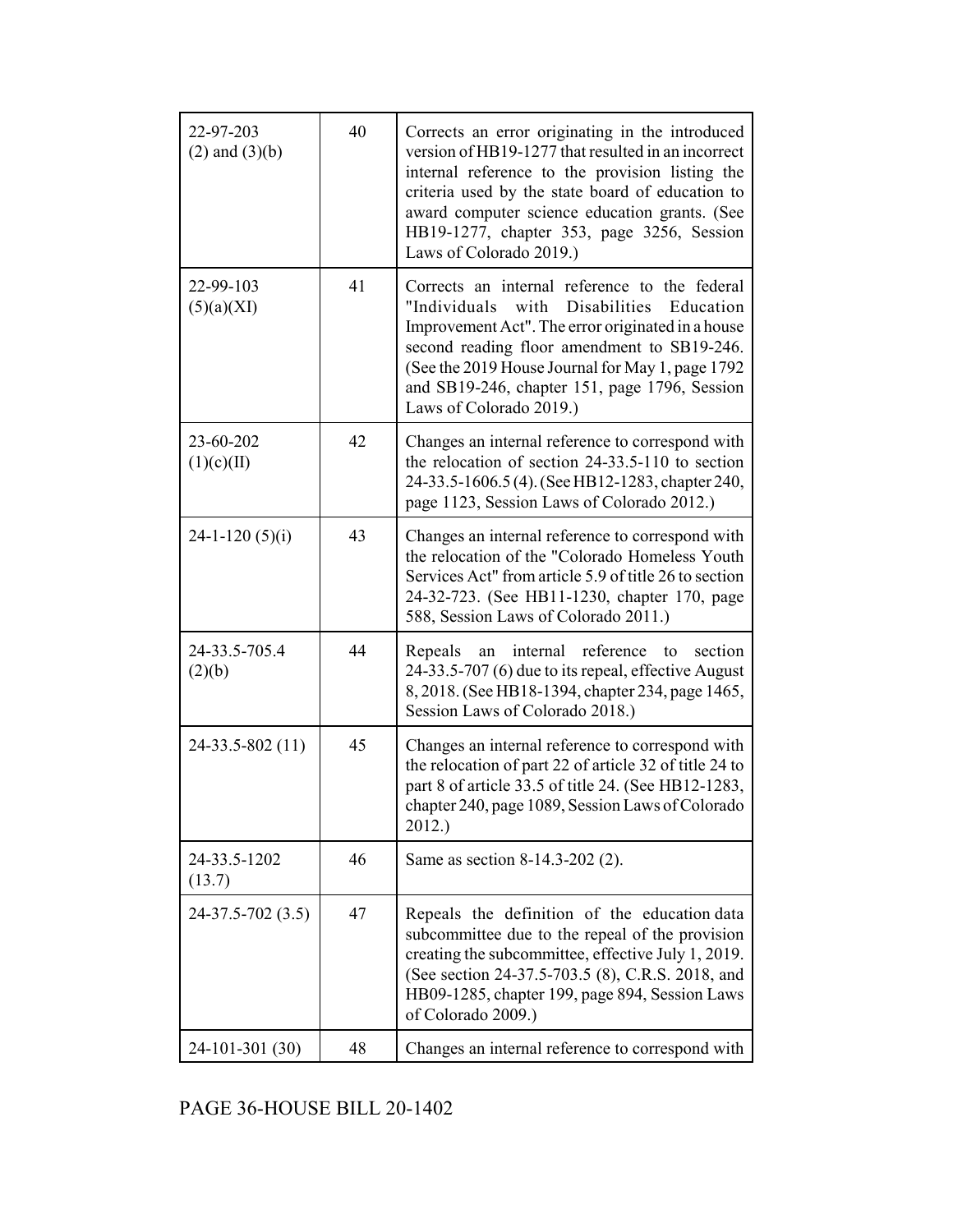|                                     |    | the relocation of a provision. House Bill 17-1051<br>added the definition of a procurement official that<br>included a reference to section 24-102-204. Within<br>the same bill, section 24-102-204 was relocated to<br>section $24-102-202$ (3); however, the reference in<br>the definition was not updated to reflect the<br>relocation. (See HB17-1051, chapter 99, page 302,<br>Session Laws of Colorado 2017.)                                                                                                                                                                                                                      |
|-------------------------------------|----|-------------------------------------------------------------------------------------------------------------------------------------------------------------------------------------------------------------------------------------------------------------------------------------------------------------------------------------------------------------------------------------------------------------------------------------------------------------------------------------------------------------------------------------------------------------------------------------------------------------------------------------------|
| 25-1-1202<br>(1)(cc)                | 49 | Removed the reference to subsection $(3)$ due to the<br>repeal of the subsection in 2016. (See HB16-1393,<br>chapter 304, pages 1223 and 1226, Session Laws<br>of Colorado 2016.)                                                                                                                                                                                                                                                                                                                                                                                                                                                         |
| $25-1.5-106(5)(e)$                  | 50 | Corrects a grammatical error.                                                                                                                                                                                                                                                                                                                                                                                                                                                                                                                                                                                                             |
| $25 - 1.5 - 114$                    | 51 | Because state board is not defined for the article,<br>part, or section, the definition of "board" is being<br>added to clarify that the referenced board is the<br>board of health created in section 25-1-103.                                                                                                                                                                                                                                                                                                                                                                                                                          |
| $25-3.5-205(5)(a)$                  | 52 | Inserts language to give effect to both SB19-242<br>and SB19-052. (See SB19-242, chapter 122, page<br>528, and SB19-052, chapter 122, page 528,<br>Session Laws of Colorado 2019.)                                                                                                                                                                                                                                                                                                                                                                                                                                                        |
| 25-5-402<br>$(4)(b)$ and<br>(12)(d) | 53 | • Updates an internal reference to the Federal<br>Insecticide, Fungicide, and Rodenticide Act. The<br>act, codified at 7 U.S.C. 135 et seq., was<br>superseded and relocated to 7 U.S.C. 136 et seq.<br>by Public Law 92-516, effective October 21, 1972.<br>• Updates an internal reference to the Federal<br>Meat Inspection Act and corrects the name of the<br>act. Public Law 90-201 transferred 21 U.S.C. secs.<br>71-91 to 21 U.S.C. secs. 603-623 and designated<br>the transferred sections as the Federal Meat<br>Inspection Act. Public Law 90-201 was enacted on<br>December 15, 1967, and became effective 60 days<br>later. |
| 25-5-420<br>$(1)$ and $(8)$         | 54 | Same as section 25-5-402 (4)(b) and (12)(d).                                                                                                                                                                                                                                                                                                                                                                                                                                                                                                                                                                                              |
| 25-5-423                            | 55 | Same as section 25-5-402 (4)(b) and (12)(d).                                                                                                                                                                                                                                                                                                                                                                                                                                                                                                                                                                                              |
| $25 - 5 - 1308(2)$                  | 56 | the<br>firefighter<br>Repeals<br>survey reporting<br>requirement in this section because the required<br>reporting date has passed.                                                                                                                                                                                                                                                                                                                                                                                                                                                                                                       |
| $25 - 7 - 105$ (14)                 | 57 | Repeals an internal reference and text dependent                                                                                                                                                                                                                                                                                                                                                                                                                                                                                                                                                                                          |

PAGE 37-HOUSE BILL 20-1402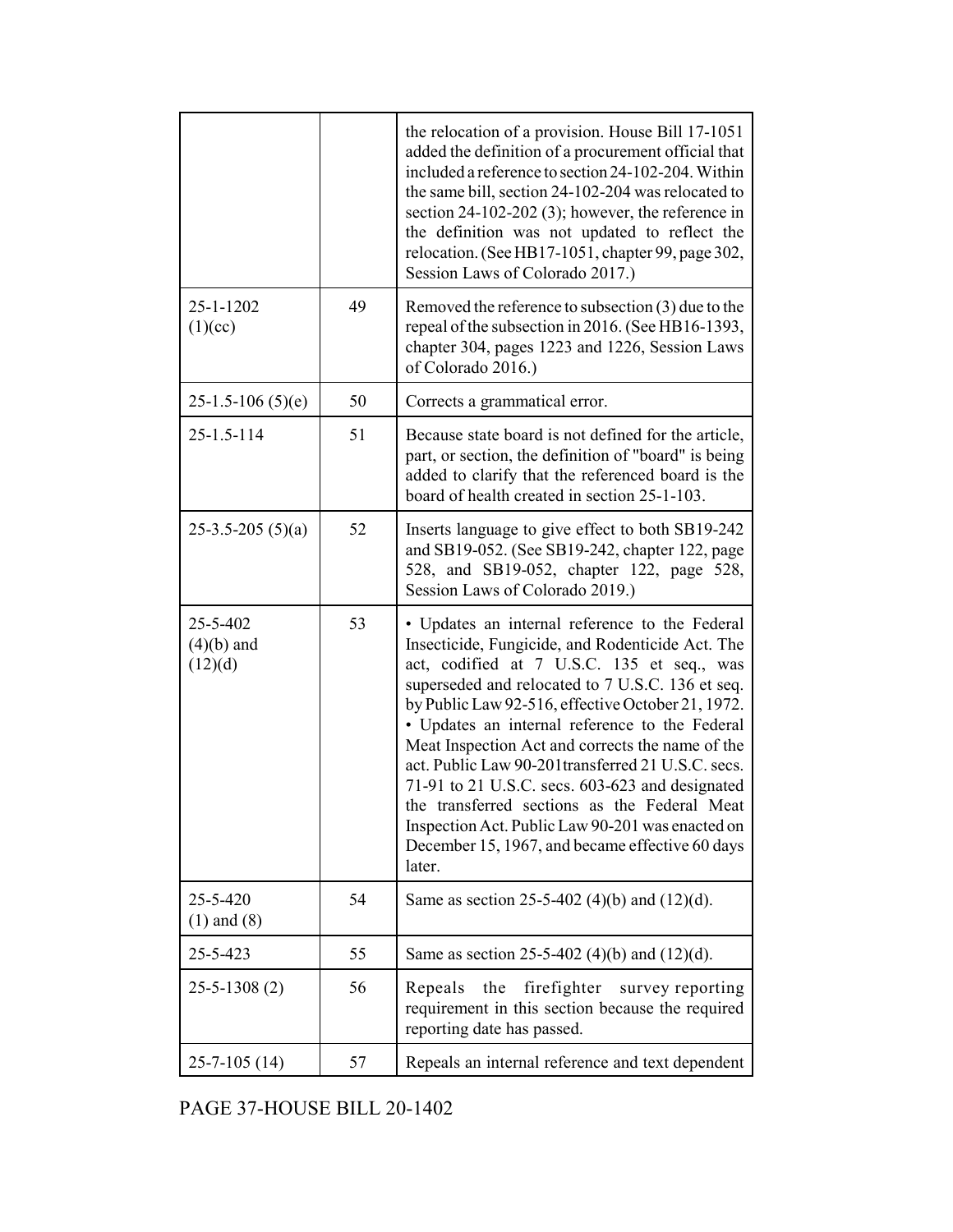|                           |    | on section 39-22-516 due to the repeal of the<br>section, effective December 31, 2016. (See<br>HB09-1331, chapter 416, page 2295, Session<br>Laws of Colorado 2009.)                                                                                                                                                                                                                                                                                                                                                                                             |
|---------------------------|----|------------------------------------------------------------------------------------------------------------------------------------------------------------------------------------------------------------------------------------------------------------------------------------------------------------------------------------------------------------------------------------------------------------------------------------------------------------------------------------------------------------------------------------------------------------------|
| 25-7-503<br>(1)(a)(I)     | 58 | Changes an internal reference to correspond with<br>the relocation of 29 CFR 1926.58 to 29 CFR<br>1926.1101. (See 59 FR 40964.)                                                                                                                                                                                                                                                                                                                                                                                                                                  |
| 25-27.5-106<br>(2)(a)(II) | 59 | section<br>Repeals<br>internal<br>reference<br>an<br>to<br>25-27.5-106 $(2)(a.5)$ due to the repeal of the<br>section, effective July 1, 2017. (See HB14-1360,<br>chapter 373, page 1777, Session Laws of Colorado<br>2014.)                                                                                                                                                                                                                                                                                                                                     |
| $25-51-104(1)(e)$         | 60 | Corrects an internal reference to a provision<br>requiring notification of judgements or settlements<br>of malpractice claims. (See SB19-201, chapter<br>144, page 1755 and HB19-1172, chapter 136, page<br>1246, Session Laws of Colorado 2019.)                                                                                                                                                                                                                                                                                                                |
| 25-54-101<br>(1)(a)(V)    | 61 | Subsections $(1)(a)(I)$ to $(1)(a)(IV)$ are the only<br>provisions within this section that list advance<br>health care directives; thus, the internal reference<br>to advance health care directives in subsection<br>$(1)(a)(V)$ of this section is incorrect and is being<br>repealed. The error originated in the senate health<br>and human services committee report amending<br>the introduced version of SB19-073. (See the 2019<br>Senate Journal for February 7, page 173, and<br>SB19-073, chapter 186, page 2078, Session Laws<br>of Colorado 2019.) |
| $26 - 5 - 104$ (8)(a)     | 62 | The provisions of section $26-5-103.5$ (5), as it<br>existed prior to its repeal in 2018, were relocated<br>in part to section $26-5-104$ (3); however, the<br>conforming amendment in this provision was not<br>made. (See SB18-254, chapter 216, page 1376,<br>Session Laws of Colorado 2018.)                                                                                                                                                                                                                                                                 |
| $26 - 5.4 - 102(2)$       | 63 | Same as section 19-1-103 (87.9).                                                                                                                                                                                                                                                                                                                                                                                                                                                                                                                                 |
| $26 - 6 - 102(30.5)$      | 64 | Same as section 19-1-103 (87.9).                                                                                                                                                                                                                                                                                                                                                                                                                                                                                                                                 |
| 38-33.3-209.4<br>(1)(b)   | 65 | Same as section 13-4-102 (2)(m.5).                                                                                                                                                                                                                                                                                                                                                                                                                                                                                                                               |
| 38-33.3-402               | 66 | Same as section 13-4-102 $(2)(m.5)$ .                                                                                                                                                                                                                                                                                                                                                                                                                                                                                                                            |
| 39-22-516.7 (6)           | 67 | Same as section 25-7-105 (14).                                                                                                                                                                                                                                                                                                                                                                                                                                                                                                                                   |

PAGE 38-HOUSE BILL 20-1402